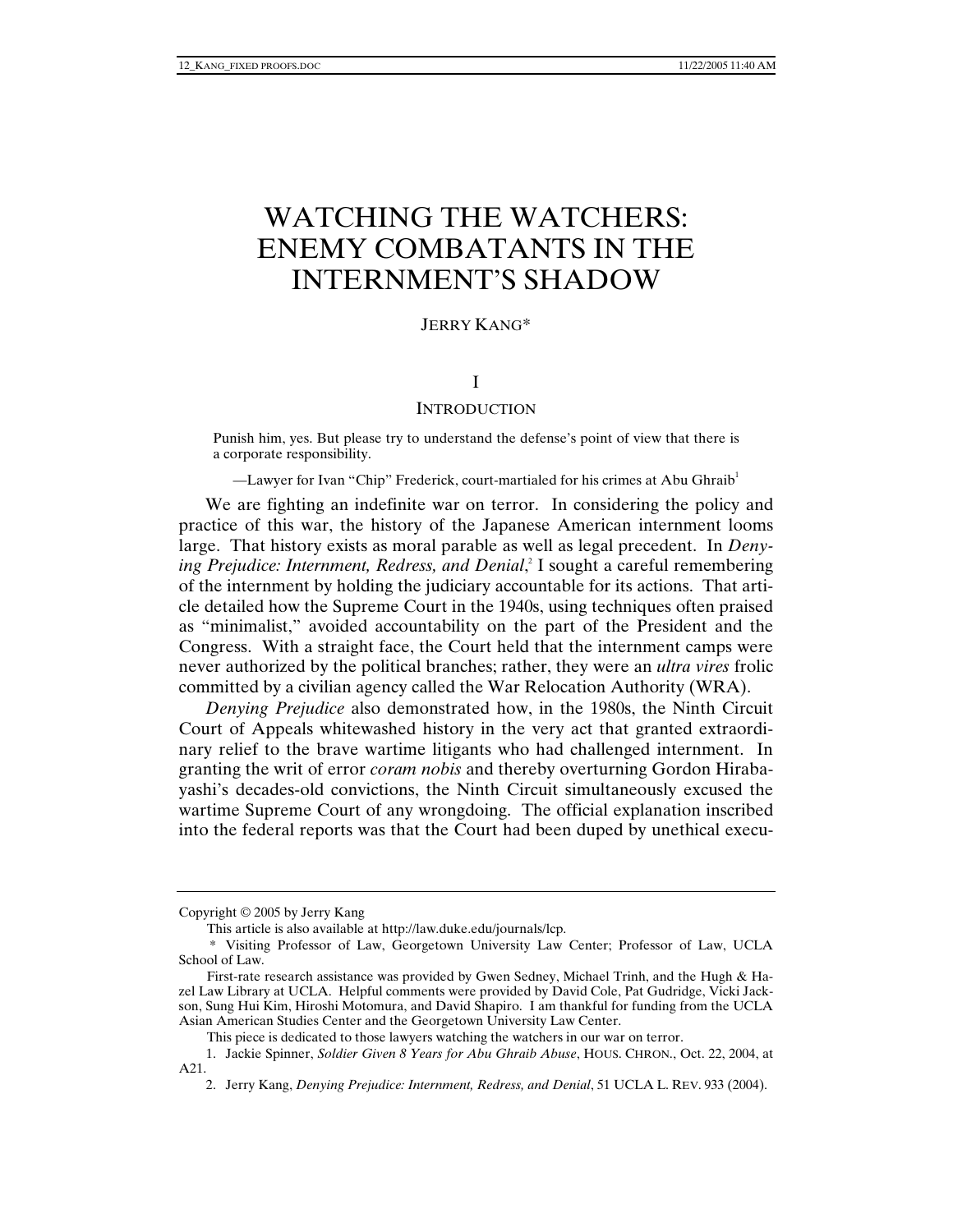tive branch lawyers. Adopting this convenient story allowed another denial of accountability, this time on the part of the judiciary itself.

Part II of this article briefly summarizes these arguments and describes how the judiciary dodged accountability in both the wartime and *coram nobis* cases. Part III shifts focus to today's war and examines whether the judiciary is repeating this strategy of denial in the current "enemy combatant" cases. In other words, is the judiciary exploiting similar interpretive and procedural tactics in order to feed the dogs of war while creating plausible deniability for those who unleashed them? The net assessment is mixed, with good reasons for both optimism and alarm. To be clear, the goal of this article is not to provide any systematic model for judicial review of military action against terrorist threats.<sup>3</sup> Instead, its ambitions are more modest and focused: to help the judiciary invoke the tragedy of internment as honestly as possible, without naïveté or selfserving denial.

### II

#### DENYING PREJUDICE

A. The Wartime Cases

The wartime Supreme Court decided four cases on the Japanese American internment—*Hirabayashi*, 4 *Yasui*, 5 *Korematsu*, 6 and *Endo.*<sup>7</sup> In these cases, the Court deployed an arsenal of procedural, interpretive, and avoidance techniques to achieve the following goals:

(i) to not interfere with the internment which, although distasteful, made common sense and entailed what might be called "acceptable losses"; yet, (ii) to withhold explicit approval of the indefinite detention of concededly loyal U.S. citizens, a practice too difficult to reconcile with official commitments to "equal justice under law"; and

 <sup>3.</sup> Such models have been put forth elsewhere in the academic literature. *See, e.g.*, Tania Cruz, *Civil Liberties Post-September 11: Judicial Scrutiny of National Security: Executive Restrictions of Civil Liberties When "Fears and Prejudices Are Aroused*," 2 SEATTLE J. SOC. JUST. 129, 152-70 (2004) (advocating a "two-tiered framework for reviewing national security civil liberty restrictions that would first determine whether a heightened level of judicial scrutiny is appropriate and then articulate the executive's burden of evidentiary proof"); Samuel Issacharoff & Richard H. Pildes, *Between Civil Libertarianism and Executive Unilateralism: An Institutional Process Approach to Rights During Wartime*, 5 THEORETICAL INQ. L. 1 (2004) (arguing that, during times of war, the courts have exercised scrutiny that focuses on the institutional processes used to make the decisions at issue, rather than on the content of the underlying rights); Peter Margulies, *Judging Terror in the "Zone of Twilight": Exigency, Institutional Equity, and Procedure After September 11*, 84 B.U. L. REV. 383 (2004) (proposing an equity approach to judicial review); Eric K. Yamamoto, *Korematsu Revisited—Correcting the Injustice of Extraordinary Government Excess and Lax Judicial Review: Time for a Better Accommodation of National Security Concerns and Civil Liberties*, 26 SANTA CLARA L. REV. 1, 7 (1986) (suggesting that "except when martial law is legitimately in force, the standard of judicial review of government restrictions of civil liberties is not altered or attenuated by government claims of 'military necessity' or 'national security' as justifications for the restrictions").

 <sup>4.</sup> Hirabayashi v. United States, 320 U.S. 81 (1943).

 <sup>5.</sup> Yasui v. United States, 320 U.S. 115 (1943).

 <sup>6.</sup> Korematsu v. United States, 323 U.S. 214 (1944).

<sup>7</sup>*. Ex parte* Endo, 323 U.S. 283 (1944).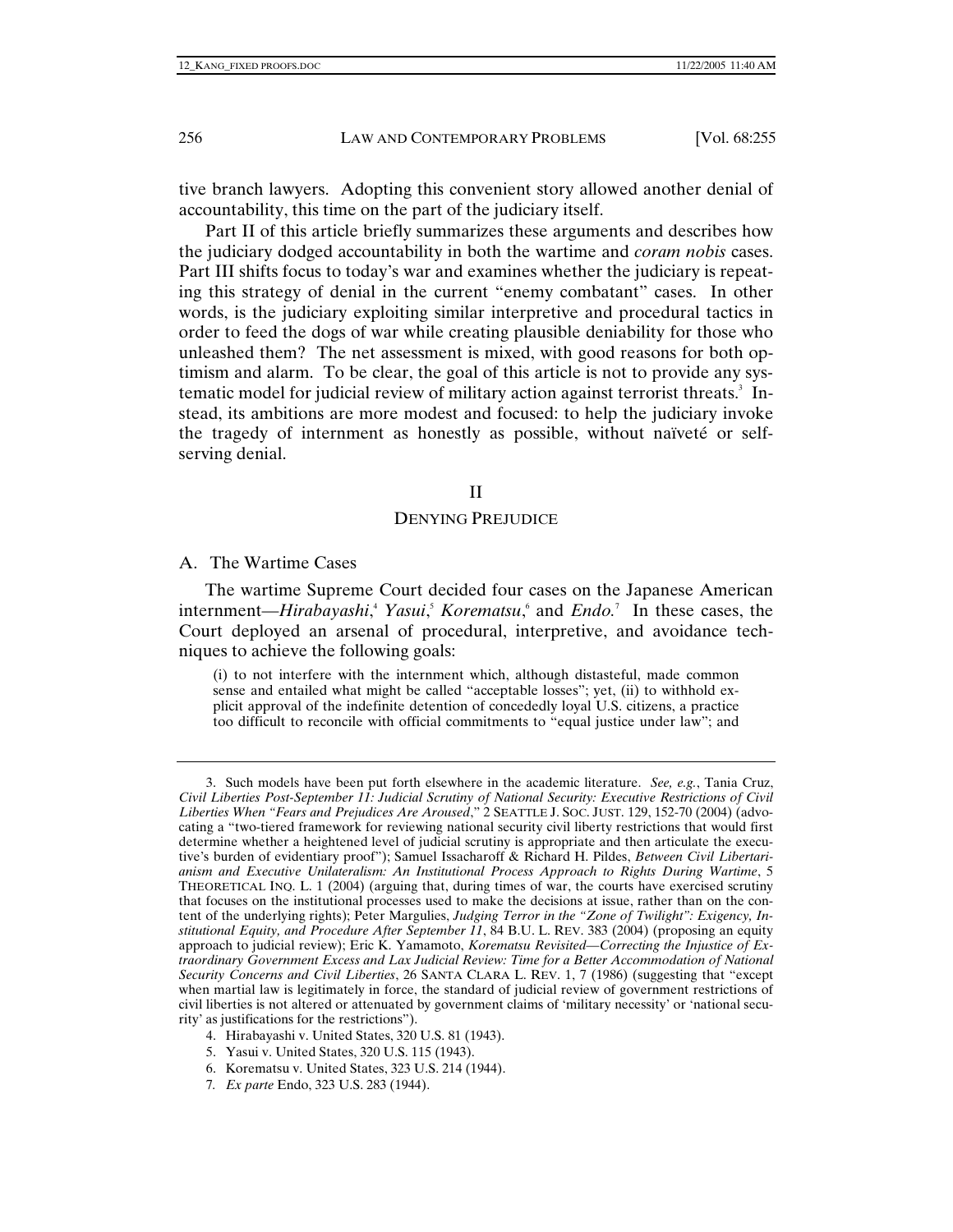(iii) simultaneously, to avoid tarnishing its own reputation or that of the other federal branches, either by what it said or did. Put bluntly: Let the military do what it will, keep its own hands clean, and forge plausible deniability for others.<sup>8</sup>

#### *1. Curfew:* Hirabayashi *and* Yasui

The Japanese attacked Pearl Harbor on December 7, 1941. Soon thereafter, in February 1942, President Franklin D. Roosevelt issued Executive Order 9066, which granted the Western Defense Command broad powers to exclude people from designated military areas.10 Pursuant to this order, General John L. DeWitt issued a curfew in March 1942 that applied to all enemy aliens as well as to Japanese American citizens (called "non-aliens").<sup>11</sup> Later, the military issued a series of over 100 exclusion orders, which funneled Japanese Americans, neighborhood by neighborhood, first into temporary assembly centers, then to what were euphemistically called "relocation" camps.<sup>12</sup> Public Law 503, passed by Congress, criminalized any disobedience.<sup>13</sup>

To create a test case, Gordon Hirabayashi disobeyed the curfew and evacuation orders.14 In district court, he was convicted of violating these military orders, and was given concurrent sentences for each violation. The case was appealed to the Ninth Circuit Court of Appeals, which certified the relevant legal questions to the Supreme Court. The Court took the unusual step of calling up the entire case to be decided as if on appeal.<sup>15</sup>

The decision came down on June 21, 1943. Eager to make the case as simple as possible, Chief Justice Harlan F. Stone *sua sponte* latched onto the happenstance of Hirabayashi's concurrent sentences and segmented the two convictions. In a classic exercise of judicial minimalism,<sup>16</sup> Justice Stone observed that

10. The Order read:

Exec. Order No. 9066, 7 Fed. Reg. 1407 (Feb. 19, 1942).

11. Public Proclamation No. 3, 7 Fed. Reg. 2543 (Apr. 2, 1942).

12*. See Endo*, 323 U.S. at 288 ("Beginning on March 24, 1942, a series of 108 Civil Exclusion Orders were issued by General DeWitt pursuant to Public Proclamation Nos. 1 and 2."). In my analysis, I use terms such as "curfew," "evacuation," and "relocation" ironically, as terms of art necessary to understand the technicalities of the cases. *See Kang*, *supra* note 2, at 941 n.37.

13*. See* Act of Mar. 21, 1942, Military Areas or Zones, Restrictions Pub. L. No. 77-503, 56 Stat. 173 (1942) (criminalizing disobedience of regulations of movement and actions in military areas).

 14. Historical details regarding *Hirabayashi* appear in PETER IRONS, JUSTICE AT WAR 87-93 (1993).

15. For more procedural details of the case, see *Kang*, *supra* note 2, at 944.

16. Throughout this article, I make reference to "minimalism," "minimalist virtues," and "judicial minimalism." These terms refer to a theory of judging initially advanced by Alexander Bickel, then

<sup>8</sup>*. Kang*, *supra* note 2, at 965.

 <sup>9.</sup> For a more detailed account of the internment process, see *id.* at 937-42; *see also id*. at 937 n.8 (listing historical sources).

I hereby authorize and direct the Secretary of War, and the Military Commanders whom he may from time to time designate, whenever he or any designated Commander deems such action necessary or desirable, to prescribe military areas in such places and of such extent as he or the appropriate Military Commander may determine, from which any or all persons may be excluded, and with respect to which, the right of any person to enter, remain in, or leave shall be subject to whatever restrictions the Secretary of War or the appropriate Military Commander may impose in his discretion.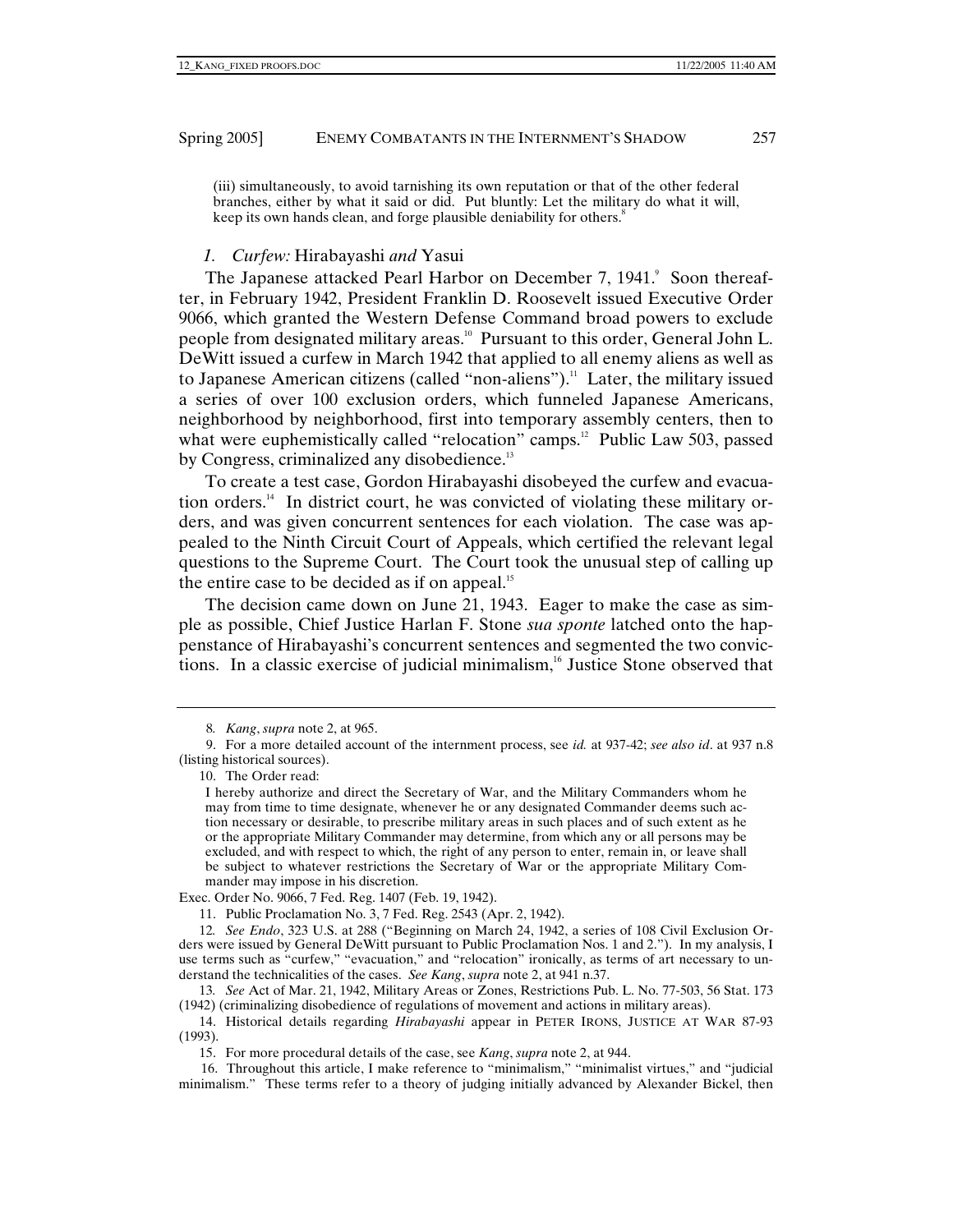affirming one conviction would make discussion of the other unnecessary.17 Not surprisingly, he focused on the easier question of curfew rather than the more troubling topic of evacuation.

Having narrowed the issue, the Court proudly pronounced that "[d]istinctions between citizens solely because of their ancestry are by their very nature odious to a free people whose institutions are founded upon the doctrine of equality."18 But the curfew that applied to Hirabayashi, even though he was a United States citizen, was not enacted *solely* because of his ancestry. Instead, the military had "ample ground" to be worried that ethnically-affiliated "sleeper cells"<sup>19</sup> would aid a Japanese invasion.<sup>20</sup> According to the Court, this was plain racial common sense.<sup>21</sup> As a result, mere curfew—a relatively minor inconvenience during military crisis—was deemed a reasonable burden for Japanese Americans to bear.

*Yasui* presented the identical curfew issue and was affirmed on the same grounds, on the same day.<sup>22</sup> In the end, with many tens of thousands of Japanese Americans behind barbed wire in prison camps, with no threat of invasion on the West Coast,<sup>23</sup> the Justices of the U.S. Supreme Court thought it appropriate to address only the matter of curfew, and held that curfew was all right by them.

18*. Id.* at 100.

20*.* 320 U.S. at 94-96.

elaborated upon by Cass Sunstein. Roughly speaking, a minimalist judge explains only that which is absolutely necessary to justify an outcome and strives to leave as many matters undecided as possible. Such a theory of judging could make aggressive use of legal doctrines that permit avoidance of specific issues or even entire cases. For a more detailed discussion of "minimalist virtues," and why they cannot justify the Supreme Court's analysis in the wartime cases, see Kang, supra note 2, at 965-75.

 <sup>17.</sup> Hirabayashi v. United States*,* 320 U.S. 81, 85 (1943) ("Since the sentences of three months each imposed by the district court on the two counts were ordered to run concurrently, it will be unnecessary to consider questions raised with respect to the first count if we find that the conviction on the second count, for violation of the curfew order, must be sustained.").

<sup>19. &</sup>quot;Sleeper cell" is the current term for small groups of traitors and saboteurs in our midst; during World War II, the relevant term was "Fifth Column," which was introduced during the Spanish Civil War to represent an invisible fifth column of troops supporting Franco within the city of Madrid. *See*  Irons, *supra* note 14, at 21.

<sup>21</sup>*. Id.* at 101 ("We cannot close our eyes to the fact, demonstrated by experience, that in time of war residents having ethnic affiliations with an invading enemy may be a greater source of danger than those of a different ancestry.").

<sup>22</sup>*. See* Yasui v. United States, 320 U.S. 115, 116-17 (1943).

 <sup>23.</sup> The Battle of Midway, considered the decisive battle of the war in the Pacific, took place in June 1942 and shifted the offensive momentum in the war from the Japanese to the Americans and their allies.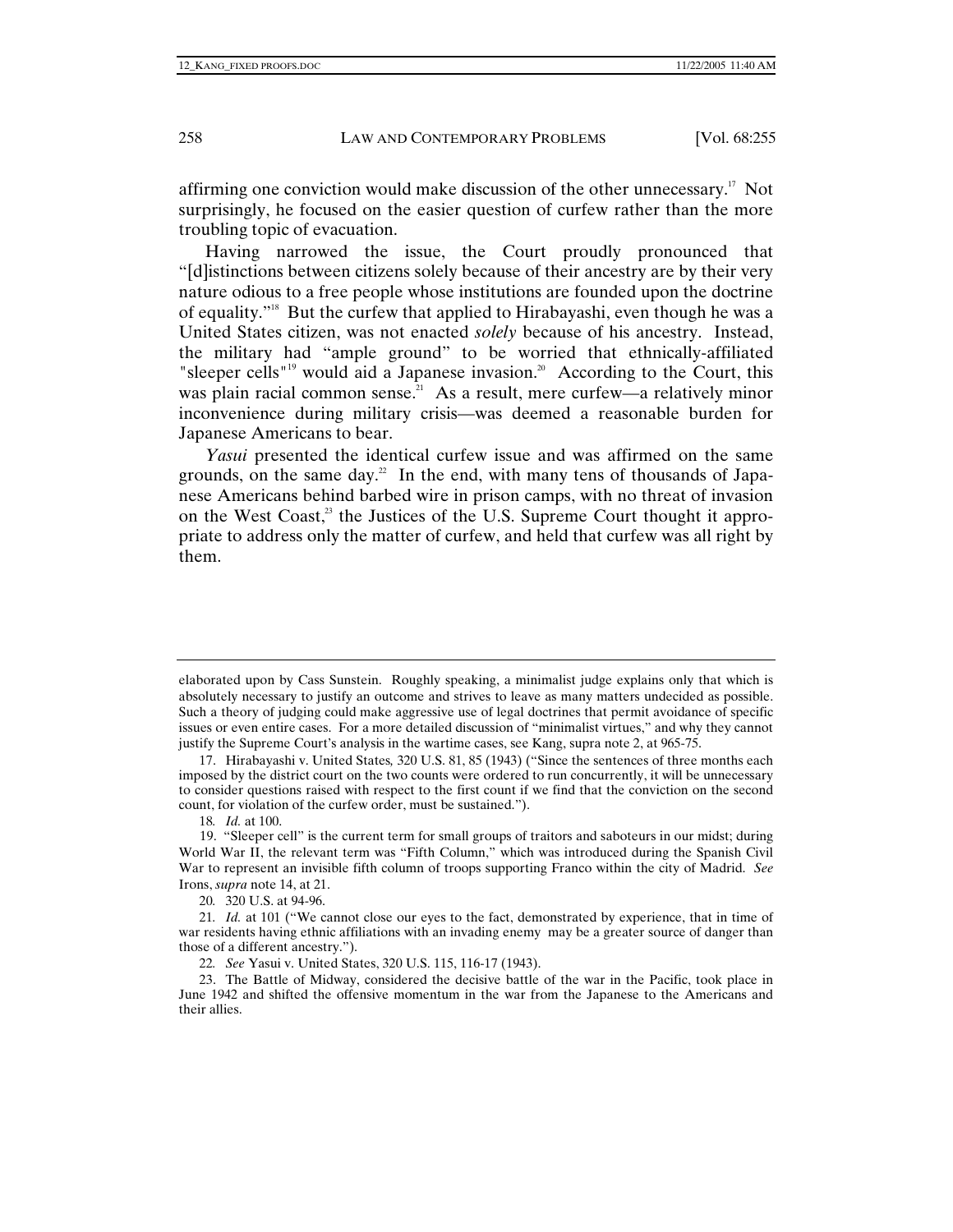## *2. Exclusion:* Korematsu

Eighteen months later, on December 18, 1944, $4$ <sup>4</sup> the Court decided the next case: *Korematsu*. Would the legality of the massive detention of Japanese Americans now be addressed? The answer was again no, because the Court redeployed the segmentation technique. Even though the exclusion order was integrally connected to Korematsu's subsequent relocation into an internment camp, the Court refused to see it that way. In a hyper-formalistic analysis, the Court insisted that evacuation and relocation were two separate orders, and that technically Korematsu had been convicted only for refusing to evacuate.<sup>25</sup> Ignoring the government's own concession to the contrary, $26$  the Court speculated that, had Korematsu obeyed the evacuation order, he might not have ended up in a relocation camp after all.<sup>27</sup> Then, cloaking itself in the mantle of self-restraint, the Court explained that it should only address evacuation: "To do more would be to go beyond the issues raised, and to decide momentous questions not contained within the framework of the pleadings or the evidence in this case."<sup>28</sup>

Through segmentation, the sole question presented was whether the government could require Japanese Americans to evacuate their homes temporarily, for personal safety and national security. Framed this way, Korematsu was burdened little more than someone evacuated from a natural disaster. In answering this narrow question, the Court again "talked the talk" of equality without "walking the walk." Creating the foundation for what would, according to the conventional wisdom, become the rule of strict scrutiny, the Court trumpeted:

[A]ll legal restrictions which curtail the civil rights of a single racial group are immediately suspect. That is not to say that all such restrictions are unconstitutional. It is to say that courts must subject them to the most rigid scrutiny. Pressing public necessity may sometimes justify the existence of such restrictions; racial antagonism never can.

In application, however, the flowery words wilted into limp acceptance of timetested racial stereotypes. It turned out that "pressing public necessity" included

 <sup>24.</sup> Although *Korematsu* had originally been certified to the Supreme Court by the Ninth Circuit along with *Hirabayashi* and *Yasui*, there was a question whether an odd sentencing posture precluded an appealable final judgment. A few weeks before deciding the curfew cases, the Court ruled that there was a final order and remanded the case, instead of addressing the merits as it could have and did in the curfew cases. *See Kang*, *supra* note 2, at 949-50 (providing procedural history).

<sup>25</sup>*. See* Korematsu v. United States, 323 U.S. 214, 221 (1944).

<sup>26</sup>*. See* Brief for the United States at 28-29, *Korematsu* (No. 22), *reprinted in* 42 LANDMARK BRIEFS AND ARGUMENTS OF THE SUPREME COURT OF THE UNITED STATES: CONSTITUTIONAL LAW 197, 230-31 (Philip B. Kurland & Gerhard Casper eds., 1975) ("[H]ad [Korematsu] obeyed all of the provisions of the order and the accompanying Instructions, [he] would have found himself for a period of time, the length of which was not then ascertainable, in a place of detention.").

<sup>27</sup>*. See Korematsu*, 323 U.S. at 221.

<sup>28</sup>*. Id.* at 222.

<sup>29</sup>*. Id.* at 216. For a brief trace of the doctrinal evolution of strict scrutiny, see NEIL GOTANDA, THE STORY OF KOREMATSU: THE JAPANESE-AMERICAN CASES, IN CONSTITUTIONAL LAW STORIES Ch. 8 (Michael Dorff ed., 2004).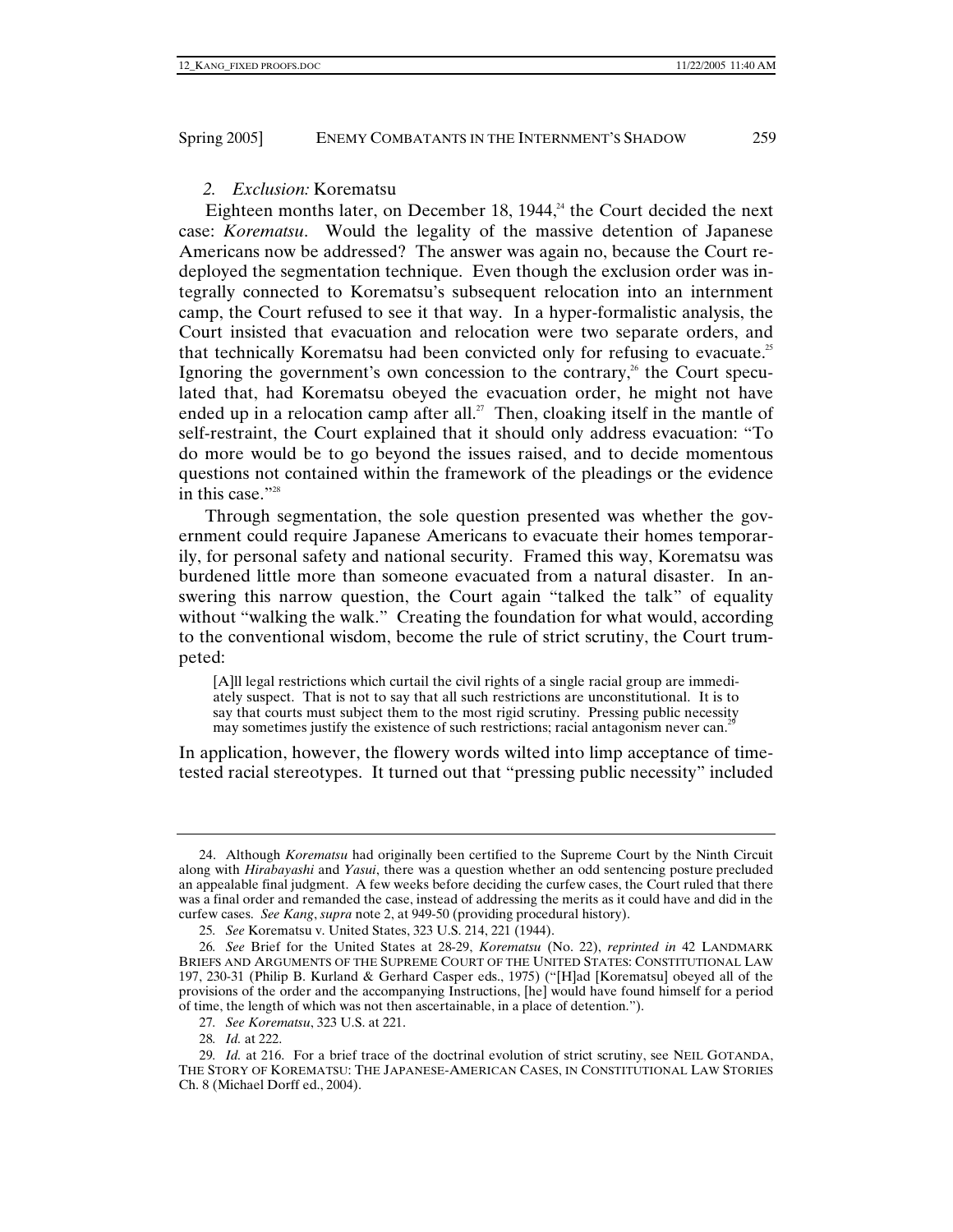assumptions of disloyalty that would today be called racial profiling. The majority could not see these crude generalizations as "racial antagonism."30

The payoff of the segmentation technique executed in *Hirabayashi* was substantial. Reneging on its promise not to use *Hirabayashi* as precedent for the next case,<sup>31</sup> the *Korematsu* Court wrote: "In the light of the principles we announced in the *Hirabayashi* case, *we are unable to conclude* that it was beyond the war power of Congress and the Executive to exclude those of Japanese ancestry from the West Coast war area at the time they did."32 Through segmentation, the Court could frame the evacuation question as a minor extension on a case already deemed constitutionally copacetic. Indeed the precedent was so squarely on point that the Court, through double-negative circumlocutions, protested that it could not hold otherwise. As summarized in *Denying Prejudice*:

This segmentation technique allowed the Court to obscure its own agency and thereby minimize responsibility for its choice. It ceded responsibility to a Supreme Court of the past (admittedly only one year past), which had established guidance squarely on point (even though the earlier Court had disclaimed that it was doing so). Morally disturbing, but technically exquisite.<sup>3</sup>

## *3. Relocation:* Endo

The fourth and final case, *Endo*, was released on the same day as *Korematsu*. The question cleanly presented was whether the government could indefinitely detain a concededly loyal American citizen. Contrary to the first three cases, in this final contest, the Japanese American litigant won—but not on the grounds one might have thought. There was no holding that the executive and legislative branches of government had deprived Mitsuye Endo, an American citizen, of her constitutional rights; rather, the Court decided the case on administrative law grounds. It held fantastically that the WRA, which maintained the camps, was never authorized to detain Endo in the first place.<sup>34</sup>

The Court began by examining Executive Order 9066 (delegating power to military to bar access to military areas), Executive Order 9012 (creating the WRA), and Public Law 503 (creating criminal penalties for violating duly issued military regulations).<sup>35</sup> Reading literally, the Court saw no mention of "detention" in any of these documents. $36$  The Court further invoked the minimalist doctrine of constitutional avoidance: Steer clear of statutory readings that raise constitutional questions. Accordingly, the Court presumed that the political

<sup>30</sup>*. See Korematsu*, 323 U.S. at 219.

<sup>31</sup>*. See id.*, at 247 (Jackson, J., dissenting) ("The Court is now saying that in *Hirabayashi* we did decide the very things we there said we were not deciding.").

<sup>32</sup>*. Id.* at 217–18 (emphasis added).

<sup>33</sup>*. Kang*, *supra* note 2, at 955.

<sup>34</sup>*. Ex parte* Endo, 323 U.S. 283, 302-04 (1944).

<sup>35</sup>*. Id.* at 285-90.

<sup>36</sup>*. Id.* at 300–01. The Court made an explicit finding that "[n]either the Act nor the orders use the language of detention." *Id.* at 300.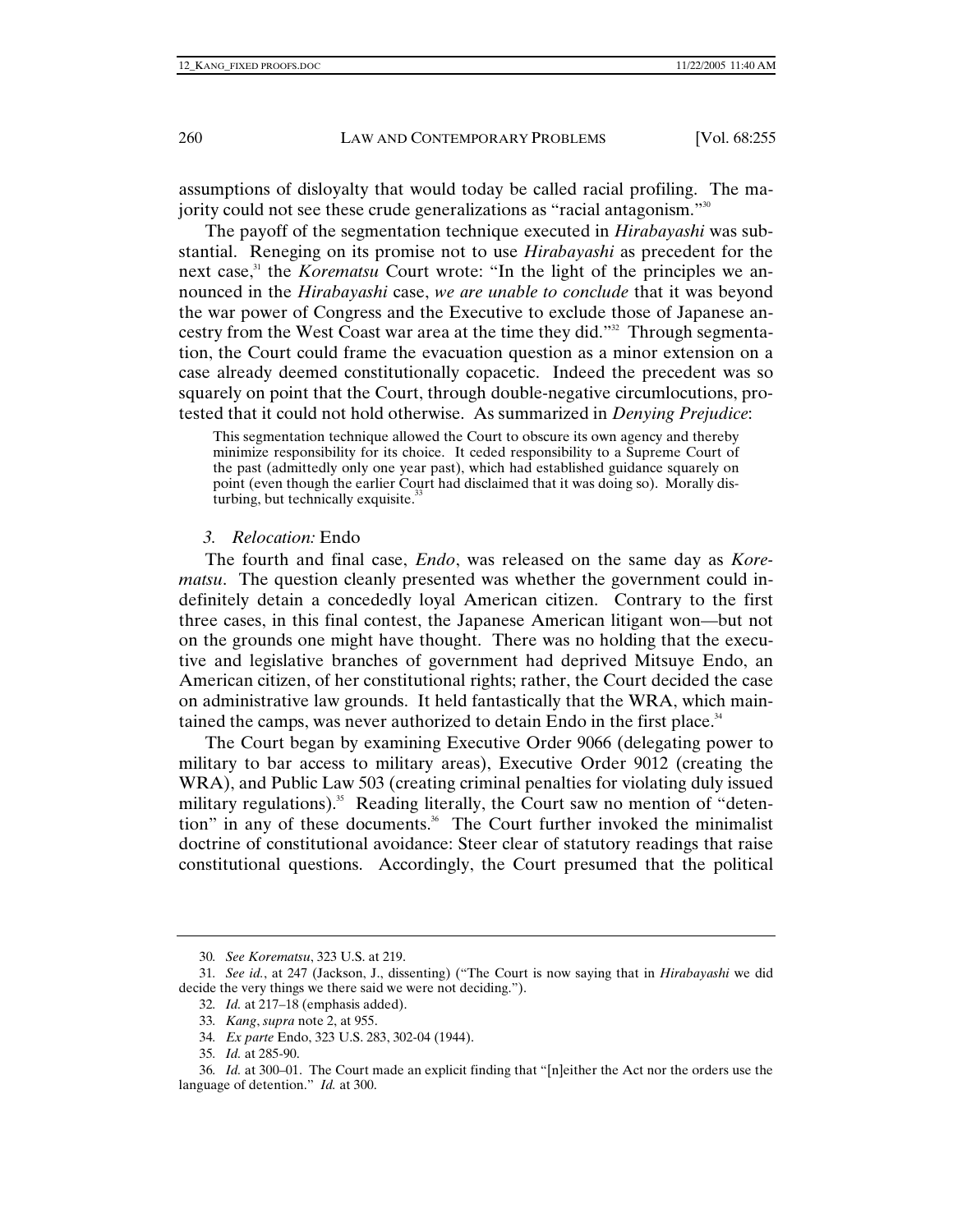branches were "sensitive to and respectful of the liberties of the citizen."<sup>37</sup> Indeed, the Court assumed that "lawmakers intended to place no greater restraint on the citizen than was clearly and unmistakably indicated by the language they used."38 To read the relevant documents otherwise

would be to assume that the Congress and the President intended that this discriminatory action should be taken against these people wholly on account of their ancestry even though the government conceded their loyalty to this country. *We cannot make such an assumption*. As the President has said of these loyal citizens: "Americans of Japanese ancestry, like those of many other ancestries, have shown that they can, and want to, accept our institutions and work loyally with the rest of us, making their own valuable contribution to the national wealth and well-being. In vindication of the very ideals for which we are fighting this war it is important to us to maintain a high standard of fair, considerate, and equal treatment for the people of this minority as of all other minorities."39

In dissent, Justice Roberts sharply criticized the majority for "ignor[ing] patent facts<sup>"40</sup> and for "hiding [its] head in the sand."<sup>41</sup> The Court's blindness cannot be attributed to faithful adherence to some consistent interpretive methodology. Contrast how the Court addressed similar authorization questions in *Hirabayashi*. There, the Court saw authorization for curfew as applied to citizens, even though Executive Order 9066 and Public Law 503 made no mention of such authority and delegated power in the vaguest of terms.<sup>42</sup> In other words, when convenient to see political authorization, the Court had Xray vision; when embarrassing, the Court saw no evil.

*Endo* was thus a Pyrrhic victory, in that her freedom was granted through an exculpation of President Roosevelt and Congress.<sup>43</sup> Also, *Endo* technically released no one else: The day before the opinion's release—a Sunday of all days—the War Department somehow knew to rescind its curfew, evacuation, and exclusion orders unilaterally.<sup>44</sup>

#### B. The *Coram Nobis* Cases

The Japanese American redress movement of the 1980s was stunningly successful. The Executive branch apologized for its role in the internment.45 Con-

40*. Id.* at 309 (Roberts, J., dissenting).

44*. See Kang*, *supra* note 2, at 964 (suggesting that Justice Frankfurter likely notified the War Department prior to the decision, allowing it to rescind its orders the day before).

<sup>37</sup>*. See id.* at 303–04. Earlier in the opinion, the Court stated that, "[w]e have likewise favored that interpretation of legislation which gives it the greater chance of surviving the test of constitutionality. . . . We must assume that the Chief Executive and members of Congress, as well as the courts, are sensitive to and respectful of the liberties of the citizen." *Id.* at 299-300.

<sup>38</sup>*. Id.* at 300.

<sup>39</sup>*. Id*. at 303-04 (emphasis added).

<sup>41</sup>*. Id*.

 <sup>42.</sup> Hirabayashi v. United States, 320 U.S. 81, 89-90 (1943).

 <sup>43.</sup> One might ask why the Court in *Korematsu* bothered to segment off evacuation from relocation, when the latter would be addressed in *Endo*, released the same day. My answer appears *infra* Part III.B.1.b.

 <sup>45.</sup> Proclamation No. 4417, "An American Promise," 41 Fed. Reg. 7741 (Feb. 19, 1976).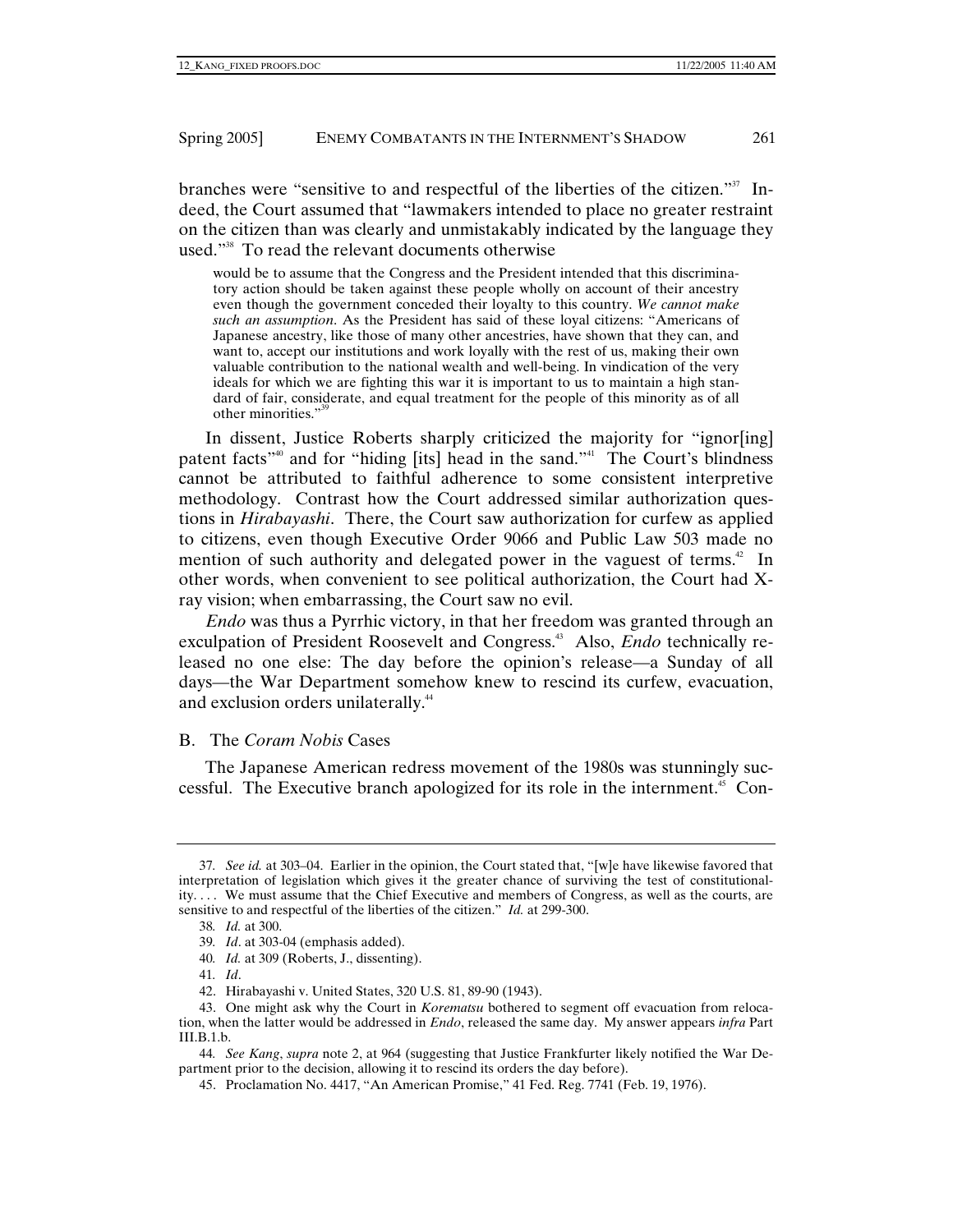gress paid reparations.<sup>46</sup> And the courts vacated the convictions of Korematsu, Yasui, and Hirabayashi in the extraordinary *coram nobis* cases.<sup>47</sup> These reversals were based on "smoking gun" evidence,<sup>48</sup> unearthed at the national archives, which demonstrated the lack of military necessity for the internment. At first glance, the story of redress warrants unqualified celebration—but first impressions can be deceiving.

Functionally, the writ of error *coram nobis* is cousin to the writ of habeas corpus, which was irrelevant because no petitioner remained in custody. The *coram nobis* writ clearly required a showing of extraordinary circumstances amounting to a complete miscarriage of justice.<sup>49</sup> What was uncertain was whether the writ also required actual prejudice—a showing that the wartime Court would have ruled otherwise but for the suppression of evidence.

*Korematsu* was the first *coram nobis* case to be heard, in 1984. The government filed a nonresponsive two-page letter that encouraged the court to vacate the conviction without granting the writ, and simply to "put behind us the controversy."50 District Court Judge Marilyn Patel declined this invitation and instead granted Korematsu's petition.<sup>51</sup> For her, the gross miscarriage of justice was obvious. As for the prejudice issue, Judge Patel concluded that it was not necessary as a matter of law: "Whether a fuller, more accurate record would have prompted a different decision cannot be determined. Nor need it be determined. Where relevant evidence has been withheld, it is ample justification  $\dots$  that the conviction should be set aside."<sup>52</sup> This was true victory.

By contrast, in *Yasui*, the next *coram nobis* case that was decided, District Court Judge Robert Belloni complied with the government's request.<sup>53</sup> With the now familiar rhetoric of self-restraint, he simply vacated Yasui's criminal conviction without granting the writ. Minoru Yasui died before his appeal could be heard.

53. YAMAMOTO ET AL., *supra* note 48, at 318.

 <sup>46.</sup> Civil Liberties Act of 1988, Pub L. No. 100-383 (Aug. 10, 1988), 102 Stat. 903 (codified as amended at 50 U.S.C. app. §§ 1989-1989d (2000)).

<sup>47</sup>*. See* Hirabayashi v. United States, 828 F.2d 591, 608 (9th Cir. 1987); *see also* Yasui v. United States, 772 F.2d 1496, 1499-1500 (9th Cir. 1985); Korematsu v. United States, 584 F. Supp. 1406, 1420 (N.D. Cal. 1984).

 <sup>48.</sup> That evidence—including DeWitt's original Final Report; exculpatory memoranda from the FCC, FBI, and the Office of Naval Intelligence; and the bowdlerized footnote in the government's brief in *Korematsu*—is summarized in *Kang*, *supra* note 2, at 976-79. Reproductions of the suppressed evidence can be found in ERIC K. YAMAMOTO, MARGARET CHON, CAROL L. IZUMI, JERRY KANG & FRANK H. WU, RACE, RIGHTS AND REPARATION: LAW AND THE JAPANESE AMERICAN INTERNMENT 300-09 (2001).

<sup>49</sup>*. See* United States v. Morgan, 346 U.S. 502, 511-12 (1954) (stating that *coram nobis* "included errors of the most fundamental character," such that "[o]therwise a wrong may stand uncorrected which the available remedy would right").

 <sup>50.</sup> Government's Response and Motion, *Korematsu* (No. CR-27635W), *reprinted in* JUSTICE DELAYED: THE RECORD OF THE JAPANESE AMERICAN INTERNMENT CASES 210-12 (Peter Irons ed., 1989).

<sup>51</sup>*. Korematsu*, 584 F. Supp. at 1420.

<sup>52</sup>*. Id*. at 1419.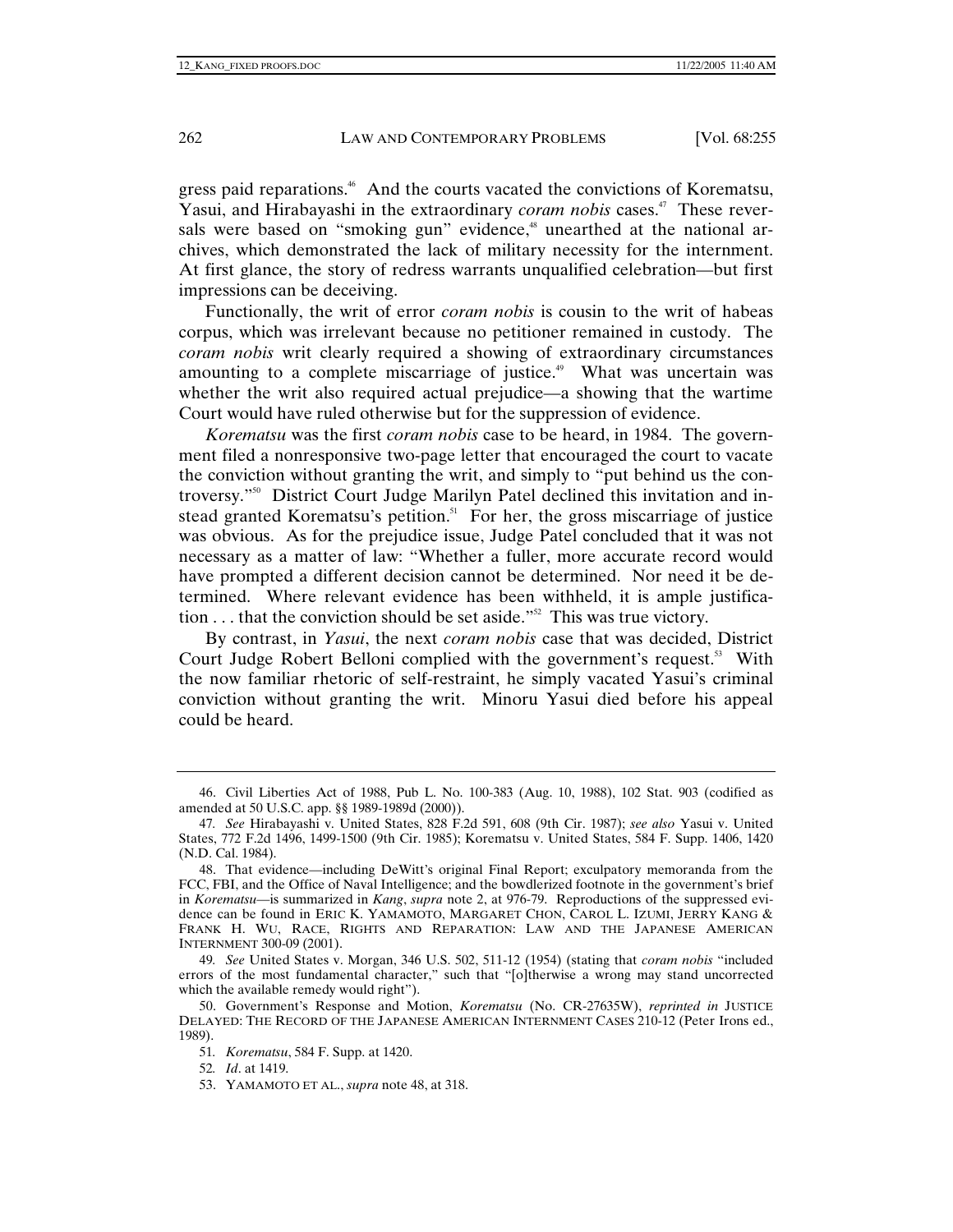The final *coram nobis* case was Hirabayashi's, which the federal government litigated to the hilt, in sharp contrast to the prior cases. After a full, weeks-long evidentiary hearing, the district court issued a split decision and vacated Hirabayashi's conviction on evacuation, but not on curfew. The different results turned on the question of prejudice. The gross miscarriage of justice was clear, but, contrary to Judge Patel's reading of the law, Judge Donald Voorhees held summarily that actual prejudice had to be shown.<sup>54</sup> In his view, the suppressed evidence would have altered how the Supreme Court handled the evacuation,<sup>55</sup> but not the curfew,<sup>56</sup> conviction.

The appeal was heard in the Ninth Circuit Court of Appeals by Judges Mary Schroeder, Alfred Goodwin, and Jerome Farris.<sup>57</sup> On the question whether actual prejudice was legally required, the court—again invoking the "minimalist virtues"—declined to answer. Why? Because, regardless of whether prejudice was necessary as a matter of law, sufficient prejudice had been shown as a matter of fact.<sup>58</sup> This finding meant affirming the trial court's vacation of Hirabayashi's evacuation conviction. It also meant reversing the trial court on the curfew conviction as clearly erroneous, because, according to the Ninth Circuit, the Supreme Court would have reversed that conviction too.

By conventional wisdom, this amounted to total vindication for Hirabayashi. But probe beneath the surface: By finding prejudice as a matter of fact, the Ninth Circuit adopted the official story that the wartime Supreme Court was an innocent, misled by duplicitous lawyers. The Court did nothing wrong; it was merely tricked. In the 1940s *Endo* opinion, the Court avoided holding Roosevelt and Congress accountable; in the 1980s *Hirabayashi* opinion, the Ninth Circuit completed the "circle of absolution,"59 and ensured that the wartime Court would also have nothing to account for. But, this official story of "wartime Court as innocent babe" is revisionist.<sup>60</sup> As damning as the "smoking gun" evidence uncovered in the 1980s was, the Court would *not* have ruled otherwise on the question of evacuation, and certainly not on that of curfew. To suggest otherwise is to revise history in order to insulate the Court from corporate responsibility.

Moreover, the Ninth Circuit did not have to reach this result.<sup>61</sup> Given the precedent of the time, the court could simply have said that prejudice was not necessary to the *coram nobis* writ, allowing Hirabayashi to win without any

- 57. Hirabayashi v. United States, 828 F.2d 591 (9th Cir. 1987).
- 58*. Id.* at 603-04.
- 59*. Kang*, *supra* note 2, at 986.
- 60*. See id.* at 985-95 (explaining why this conception of the wartime Court is revisionist).
- 61. For a discussion of other paths the Ninth Circuit could have taken in the case, see *id.* at 995-97.

 <sup>54.</sup> Hirabayashi v. United States, 627 F. Supp. 1445, 1454 (W.D. Wash. 1986) (citing *United States v. Dellinger*, 657 F.2d 140, 144 n.9 (7th Cir. 1981)), *rev'd in part*, 828 F.2d. 591 (9th Cir. 1987). There was no mention of the contrary ruling in Korematsu's *coram nobis* case, which had concluded that prejudice was not necessary.

<sup>55</sup>*. See id*. at 1457.

<sup>56</sup>*. See id.*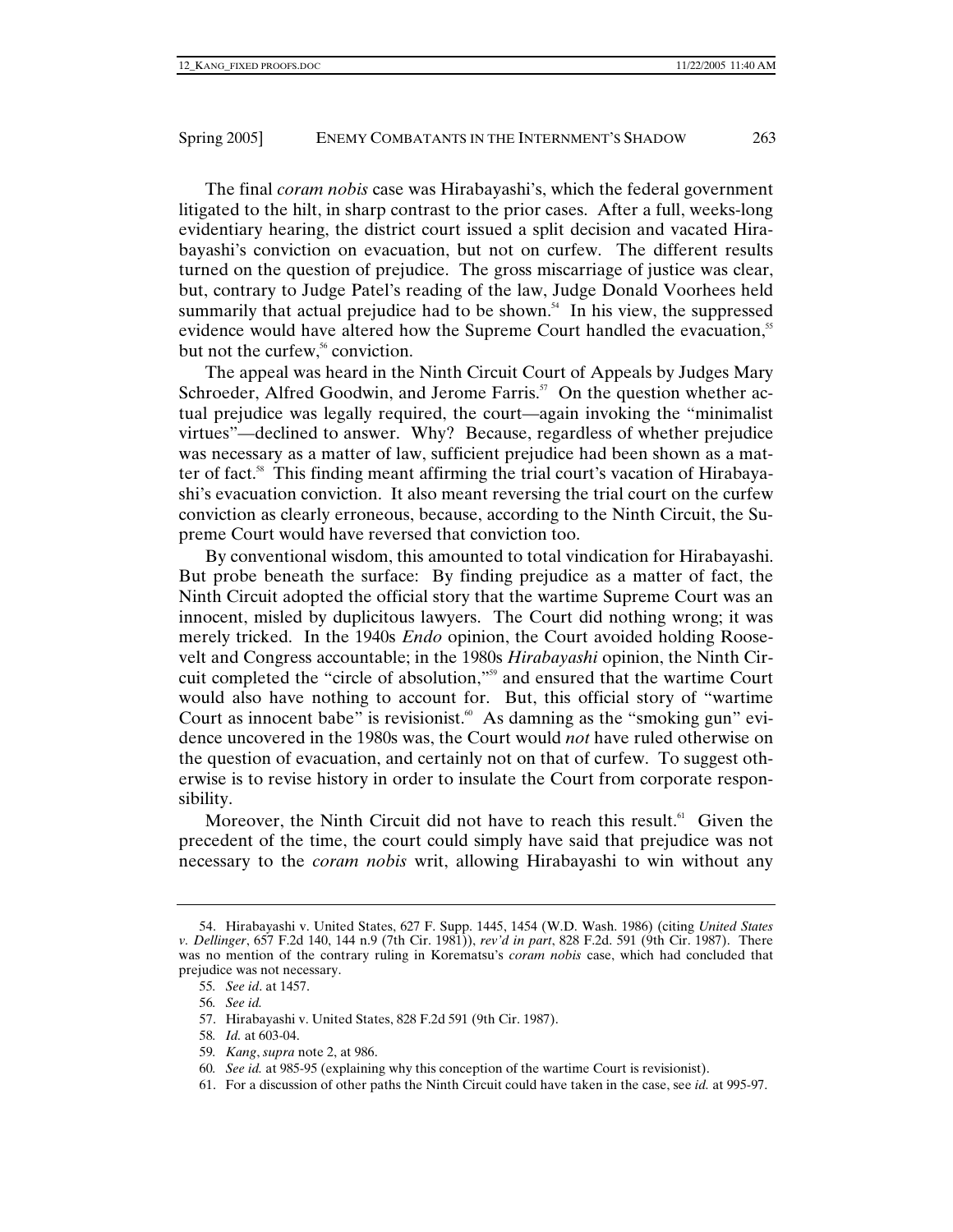comment on, much less bleaching of, history. This is, in fact, current *coram nobis* law in the Ninth Circuit, post-*Hirabayashi*.<sup>2</sup> Still other options, none of which required accepting historical falsehoods, were available.<sup>63</sup>

# \* \* \*

The full argument is much longer and nuanced. $64$  Still, this sketch conveys the basic reasons why the wartime Court should be held to account for more than simply bowing to the pressure of military exigency. It also explains why the *coram nobis* "victory" should be viewed ambivalently, for the courts artfully dodged corporate responsibility. How the judiciary can manipulate legal constructs to deny political and moral responsibility is a central but unappreciated lesson of the internment. Have we finally learned that lesson? Or do we still sit in darkness?

## III

#### ENEMY COMBATANTS

Civil libertarians and progressives have generally applauded how the "enemy combatant cases<sup>"65</sup> have been decided.<sup>66</sup> In *Rasul v. Bush*, the Supreme

 64. If the reader has objections or seeks additional points of clarification, I hope that *Kang*, *supra*  note 2, addresses them.

 65. In this study, the term "enemy combatant cases" refers to three cases decided by the Supreme Court in 2004: *Rasul v. Bush*, 124 S. Ct. 2686 (2004), *Hamdi v. Rumsfeld*, 124 S. Ct. 2633 (2004), and *Rumsfeld v. Padilla*, 124 S. Ct. 2711 (2004). In addition, because the Court decided *Padilla* on jurisdictional grounds, I include in my analysis the substantive portion of the Second Circuit Court of Appeals opinion in that case.

66*. See, e.g.*, Erwin Chemerinsky, *Losing Liberties: Applying a Foreign Intelligence Model to Domestic Law Enforcement*, 51 UCLA L. REV. 1619, 1639-42 (2004) (*Padilla* as "an emphatic reaffirmation of the importance of the rule of law"); Timothy Lynch, *Power and Liberty in Wartime*, 2004 CATO SUP. CT. REV. 23, 24 ("Fortunately, in a triumph for liberty, the Supreme Court decisively rejected the president's reading of the law."); David Cole, Comment, *No Blank Check*, THE NATION, July 19, 2004, at 4 ("The broader significance of the rulings lies in their ringing rejection of the argument that to defeat terrorism, the executive must have unfettered discretion."); David Ignatius, Editorial, *The Balance of Justice Amid a War*, WASH. POST, July 2, 2004, at A15 ("The world went wobbly after Sept. 11. . . . Thanks to wise judges, the United States and the world may finally be returning to solid ground."); Anthony Lewis, Editorial, *The Court v. Bush*, N.Y. TIMES, June 29, 2004, at A27 ("It was as profound a day in the court as any in a long time. The justices did what they have often shied away from doing: said no to the argument that the title commander-in-chief means that the president can do whatever he says is necessary to win a war."); Jonathan Turley, Commentary, *A Near Miss For Key Rights*, L.A. TIMES, June 29, 2004, at B13 ("The outcome Monday may be the ultimate testament to founding father James Madison, who said he wanted to design a system that would work even if it were run by less than angelic beings."). *But see* Neal K. Katyal, *Executive and Judicial Overreaction in the Guantánamo Cases*, 2004 CATO SUP. CT. REV. 49, 68 ("The Guantánamo cases may be seen as a reaction, indeed an overre-

 <sup>62.</sup> Under current Ninth Circuit *coram nobis* law, actual prejudice is not a legal requirement. *See id.* at 996.

 <sup>63.</sup> In the alternative, the Ninth Circuit could have held that actual prejudice was necessary, but since the Supreme Court would have affirmed Hirabayashi's convictions even with the suppressed evidence, no relief could be granted. This would have produced a loss for Hirabayashi but nevertheless vindicated truth. If this medicine was too bitter to swallow, still another possibility would have allowed speaking truth about history while ultimately vacating Hirabayashi's convictions—to establish a rule of law that "[a]ctual prejudice is normally required to issue the writ of *coram nobis*; however, in cases of extraordinary manifest injustice, the writ will nonetheless issue." The full argument appears in the appendix to *id.* at 1006-13.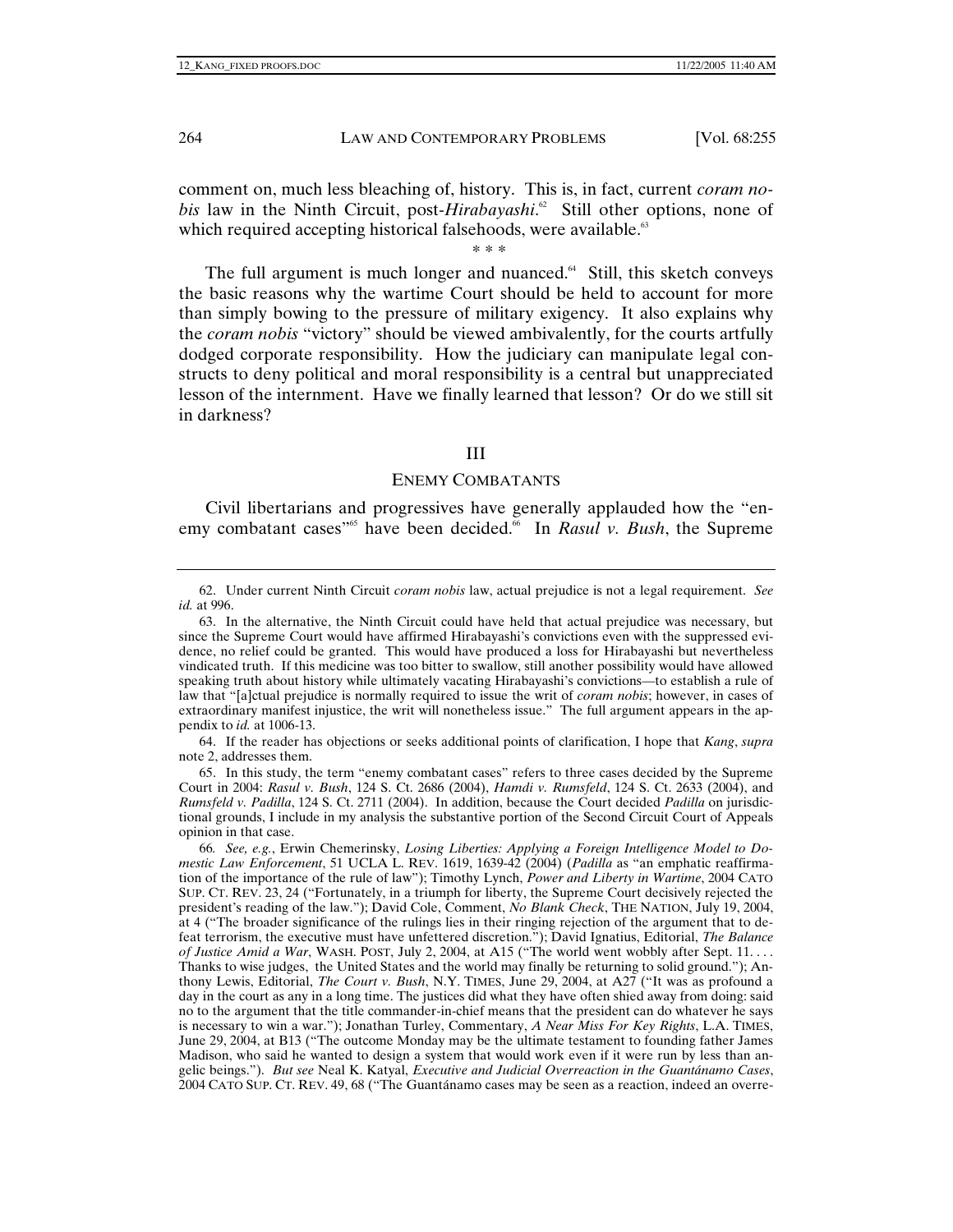Court held that federal district courts have jurisdiction to hear habeas corpus challenges of enemy combatants detained in Guantánamo Bay.67 In *Hamdi v. Rumsfeld*, the Court held that an American citizen, even one caught on foreign soil during combat, deserves rudimentary procedures to determine the legality of his detention.68 Finally, in *Padilla v. Rumsfeld* , the Second Circuit Court of Appeals, the highest court to have spoken on the substance of *Padilla*'s facts, held that the President lacked unilateral power to detain indefinitely a United States citizen caught on American soil.<sup>69</sup> Do the internment cases cast any different light on this upbeat assessment?

#### A. Repetition?

#### *1. Segmentation*

Recall how the Supreme Court in the 1940s exploited the "segmentation" technique to avoid obstructing the military<sup>70</sup> and also to obscure the Court's own agency.<sup>71</sup> One could sketch a similar strategy in the enemy combatant context. For example, the Court could have found a way to stagger deciding the cases from easiest to hardest, from *Rasul* (aliens, on foreign soil), to *Hamdi* (citizen, caught on foreign soil), and finally to *Padilla* (citizen, caught on American soil). Each case could have been *ex ante* distinguished from the other, but the affirmance of the prior case could have been *ex post* used as guid-

action, to the broad claims the administration put forth in the name of executive power. . . . [T]he administration missed an opportunity to distinguish between types of detainees and put forth a more modest argument. . . . [T]he federal courts are now going to interject themselves into many different aspects of the detention process.").

<sup>67</sup>*. Rasul*, 124 S. Ct. at 2699; *see also* In re Guantanamo Detainee Cases, 355 F. Supp. 2d 443, 481 (D.D.C. 2005) (holding that the procedures to determine whether Guantanamo Bay detainees are "enemy combatants" violated the Fifth Amendment's Due Process Clause); Hamdan v. Rumsfeld, 344 F. Supp. 2d 152, 173 (D.D.C.2004) (holding that military commissions cannot try Guantanamo detainees for war crimes).

<sup>68</sup>*. Hamdi*, 124 S. Ct. at 2648 ("We therefore hold that a citizen-detainee seeking to challenge his classification as an enemy combatant must receive notice of the factual basis for his classification, and a fair opportunity to rebut the Government's factual assertions before a neutral decisionmaker.").

 <sup>69.</sup> Padilla v. Rumsfeld, 352 F.3d 695, 724 (2d Cir. 2003). This case was reversed by the Supreme Court for lack of jurisdiction. *Padilla*, 124 S. Ct. at 2727 ("We therefore reverse the judgment of the Court of Appeals and remand the case for entry of an order of dismissal without prejudice"). Given this reversal, the opinion carries no precedential weight; however, it still provides the reasoning of the highest court to have addressed the merits and thus warrants inclusion in my analysis. Padilla refiled his habeas petition in the U.S. District Court for the District of South Carolina, which was recently granted. *See* Padilla v. Hanft, 2005 WL 465691 (Feb. 28, 2005) (concluding that detention was not authorized by Congress and that the President lacked unilateral power to detain Padilla).

 <sup>70.</sup> Recently, Eugene Kontorovich has made the same point about what I call segmentation. *See* Eugene Kontorovich, *Liability Rules for Constitutional Rights: The Case of Mass Detentions*, 56 STAN. L. REV. 755, 786-87 n.99 (2004) (referring to the general tactic of delay and avoidance in national security contexts as "*Vallandigham-Hirabayashi* abstention").

 <sup>71.</sup> Even Chief Justice Rehnquist concedes "certain disingenuousness" in the sequencing of the cases, which produced differing results for the litigants Hirabayashi, Korematsu, and Endo, when there was no reason to think that they had differing loyalties to the United States. *See* WILLIAM H. REHNQUIST, ALL THE LAWS BUT ONE 202 (1998).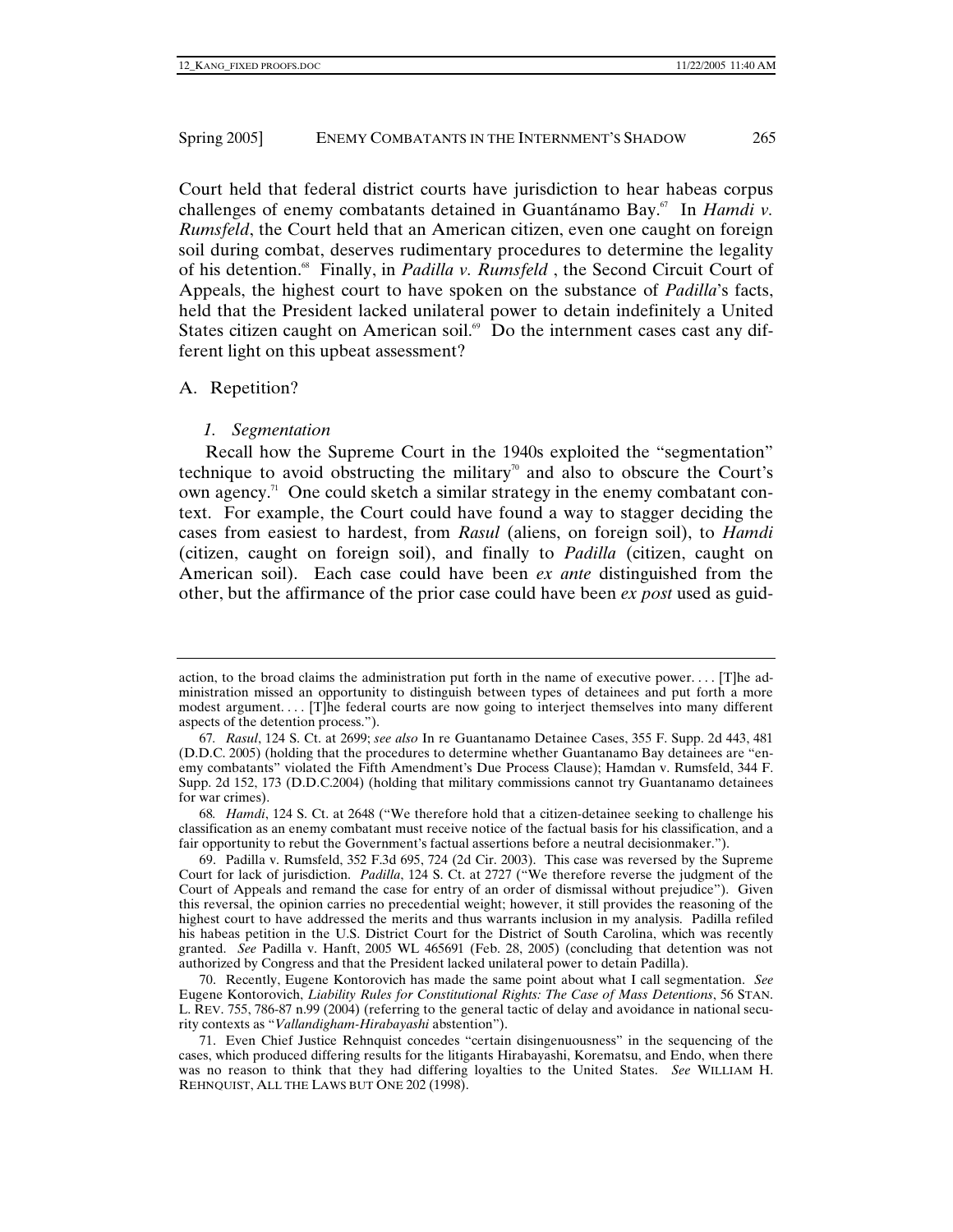ing precedent for affirming the next case—precisely the ploy executed in *Hirabayashi* and *Korematsu*.

Elements of a segmentation strategy can be found in the enemy combatant cases. For example, each case distinguishes itself from the others. In *Hamdi*, for instance, the Supreme Court accepted for purposes of that case a definition of "enemy combatants" that clearly excluded Padilla.72 Conversely, in *Padilla*, the Second Circuit carefully distinguished the facts of *Hamdi*. 73 In addition, the decisions reflect choices (if not manipulation) in timing. Although all three opinions were issued on the same day, the Supreme Court delayed addressing the merits of *Padilla*, the Administration's most difficult case, by deciding the case on jurisdictional grounds.<sup>74</sup> Even if this was entirely correct judging, this result is reminiscent of the timing manipulation in *Korematsu*. 75

However, mere elements do not make the strategy. The critical difference is that Hirabayashi lost, whereas Hamdi more or less won. In the wartime cases, Hirabayashi's loss on curfew provided legal momentum for *Korematsu* on evacuation. By contrast, in the enemy combatant cases, Hamdi's partial victory<sup>76</sup> short circuits any similar incrementalist strategy. If the Court had affirmed the Fourth Circuit's opinion and analysis, then the specter of a gradualist extension to the facts of *Padilla* would have loomed.<sup>77</sup> Happily, that is not the case.

<sup>72</sup>*. Hamdi*, 124 S. Ct. at 2639 ("It has made clear, however, that, for purposes of this case, the 'enemy combatant' that it is seeking to detain is an individual who, it alleges, was 'part of or supporting forces hostile to the United States or coalition partners' in Afghanistan and who 'engaged in an armed conflict against the United States' there. . . . We therefore answer only the narrow question before us: whether the detention of citizens falling within that definition is authorized.") (citation omitted).

<sup>73</sup>*. See Padilla*, 352 F.3d at 721 n.29 ("As we have previously noted, Judge Wilkinson, one of the authors of *Hamdi III*, remarked in his later concurrence to the decision not to rehear *Hamdi III* en banc that '[t]o compare this battlefield capture to the domestic arrest in *Padilla v. Rumsfeld* is to compare apples and oranges'") (citation omitted). As explained above, the *Padilla* case is making its way back up through the federal courts a second time. *See supra* note 69. The District Court for South Carolina also sharply distinguished *Hamdi* from *Padilla*. *See Padilla*, 2005 WL 465691, at \*6.

 <sup>74.</sup> On this point, the Justices sparred over the proper interpretation of *Endo*. In *Endo*, there was some question of whether Endo had properly exhausted her administrative remedies (by not completing the forms required by the WRA leave procedures) and whether jurisdiction remained since she had been moved to another camp. The government did not pursue the former argument at the High Court in the *Endo* litigation; accordingly, the Supreme Court addressed the latter argument and concluded that subsequent movement of the petitioner did not destroy jurisdiction. *See Kang*, *supra* note 2, at 959, n.142. The *Padilla* majority interpreted *Endo* for a narrow exception to the "immediate physical custodian" rule. *See Padilla*, 124 S. Ct. at 2721 (holding that a district court with jurisdiction over a habeas petitioner does not lose jurisdiction simply because the petitioner is no longer within its territorial jurisdiction). In dissent, Justice Stevens read *Endo* for "a more functional approach that focuses on the person with the power to produce the body." *Id.* at 2733 (Stevens, J., dissenting).

 <sup>75.</sup> For more details on the manipulations in *Korematsu*, see *Kang*, *supra* note 2, at 949-50, nn.91, 93.

 <sup>76.</sup> To be sure, what counts as a "win" or a "loss" is complicated. But no one doubts that the Supreme Court's opinion afforded Hamdi more rights than recognized by the Fourth Circuit Court of Appeals, and expressly denied the Executive Branch a "blank check."

<sup>77</sup>*. See Kang*, *supra* note 2, at 1002-03 (raising this fear of segmentation before the Supreme Court decided the enemy combatant cases).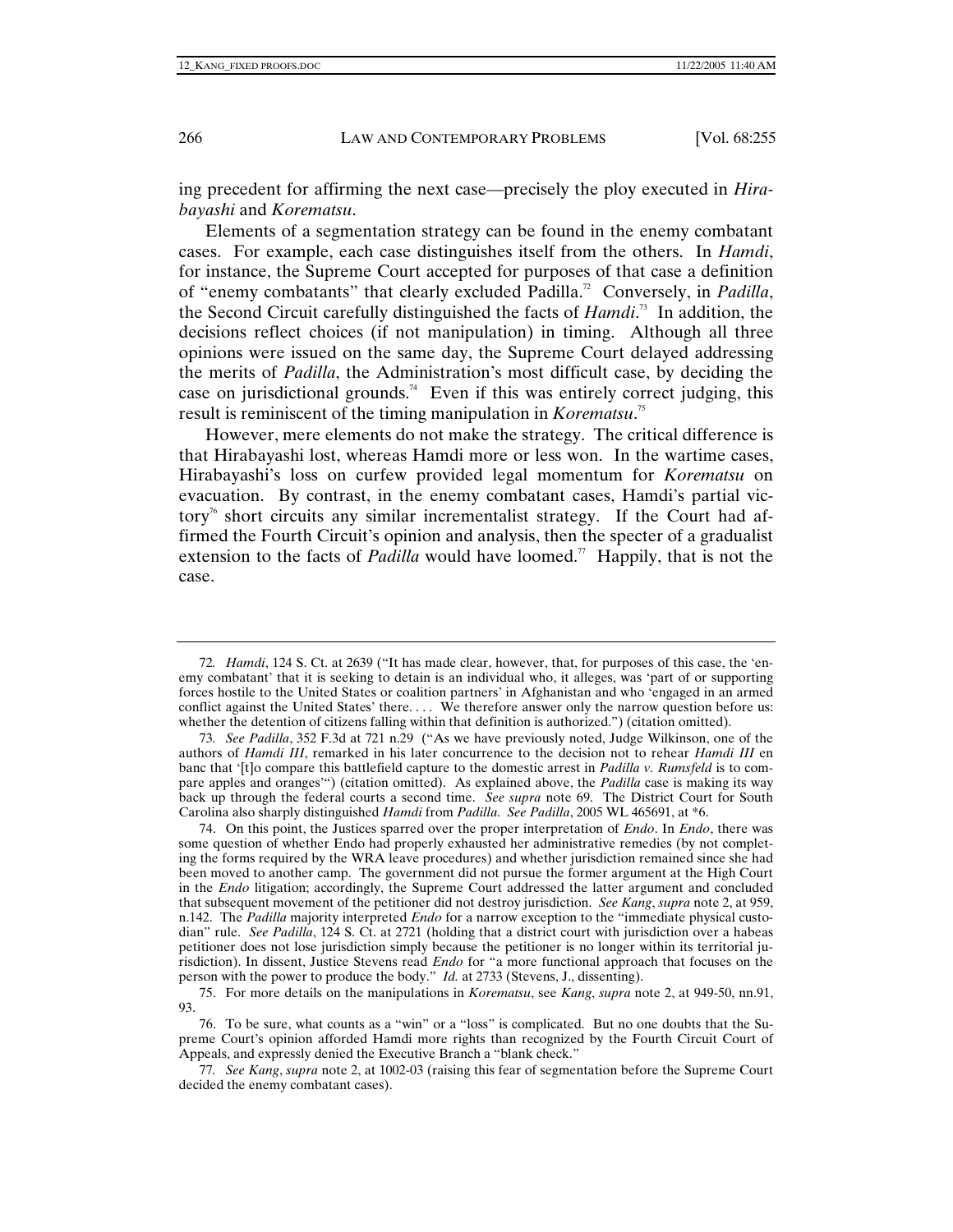This assessment confirms the truism that legal techniques such as segmentation generally lack intrinsic political valence. What matters instead is how these techniques are utilized, with what self-knowledge, and toward what ends. In sum, the judiciary is not using segmentation in the enemy combatant cases to allow some gradual erosion of civil liberties that avoids recognition of judicial agency or political accountability. So far, there are reasons to be optimistic: The glass looks half-full.<sup>78</sup>

## *2. Authorization*

In *Endo*, the Supreme Court manipulated the question of executive and congressional authorization to deny accountability. By finding that the fullblown internment had never been authorized by the President and Congress, the suffering of Japanese Americans was never attributed to the actors in fact responsible. Congressional authorization also lies at the heart of the enemy combatant cases. And in them, historical references to the internment abound, including prominent citation to *Endo*. Is the judiciary again being willfully blind to authorization in order to avoid accountability?

Answering this question requires first identifying the instances in the enemy combatant cases in which "no authorization" was found. In *Hamdi*, that is principally Justice Souter's opinion, with passing agreement in Justice Scalia's opin-

In subsequent cases, pursuant to a segmentation strategy, the following could be decided:

- the definition of "enemy combatant" can be expanded slightly to include the likes of Padilla (by not requiring foreign capture);
- the Court decides that although notice and opportunity to rebut claims according to some reasonable standard of proof are required, detainees have no right to counsel;

 <sup>78.</sup> To be careful, or perhaps paranoid, I should flag one potential segmentation strategy left open. Justice O'Connor made it clear that the term "enemy combatant" was poorly defined, and accepted for purposes of this litigation that it was "an individual who . . . was 'part of or supporting forces hostile to the United States or coalition partners' in Afghanistan and who 'engaged in an armed conflict against the United States' there." Hamdi v. Rumsfeld, 124 S. Ct. 2633, 2639 (2004). Further, on the critical question of whether Hamdi enjoyed a right to counsel, Justice O'Connor declined to answer. *See id.* at 2652 ("He unquestionably has the right to access to counsel in connection with the proceedings on remand. No further consideration of this issue is necessary at this stage of the case."). On this point, some commentators have mistakenly read in greater constitutional protections than what the Court granted. *See, e.g.*, *Chemerinsky*, *supra* note 66, at 1641 ("[T]he Justices were explicit that Hamdi must be given a meaningful factual hearing [which a]t a minimum . . . includes . . . the right to be represented by an attorney").

<sup>•</sup> if the Authorization of Military Force (AUMF), discussed further *infra*, authorized Hamdi's detention, it must have authorized Padilla's detention, which was consistent with the post-9/11 fear of domestic terrorism.

Is it possible that Hamdi's partial victory sets up a Padilla loss in which both branches of government are seen as authorizing the detention of a U.S. citizen, on American soil, as long as he is granted primitive process—but *without benefit of counsel*?

Perhaps this is too much of a stretch. Specifically, on the last point of authorization, five Justices seem to suggest that the AUMF does not authorize Padilla's detention. Three Justices joined Justice Stevens in his dissent in *Padilla*, in which he wrote that there was no authorization. *See Padilla*, 124 S. Ct. at 2735 n.8 (Stevens, J., dissenting) (joined by Justices Breyer, who found authority as to Hamdi's detention, Souter, and Ginsburg). However, the body text associated with that footnote was equivocal, pointing out that "reasonable jurists may answer in different ways." *Id*. at 2735. In addition to these four, Justice Scalia, in his dissent in *Hamdi*, made clear that there was no authorization even as to Hamdi. *Hamdi*, 124 S. Ct. at 2671 (Scalia, J., dissenting).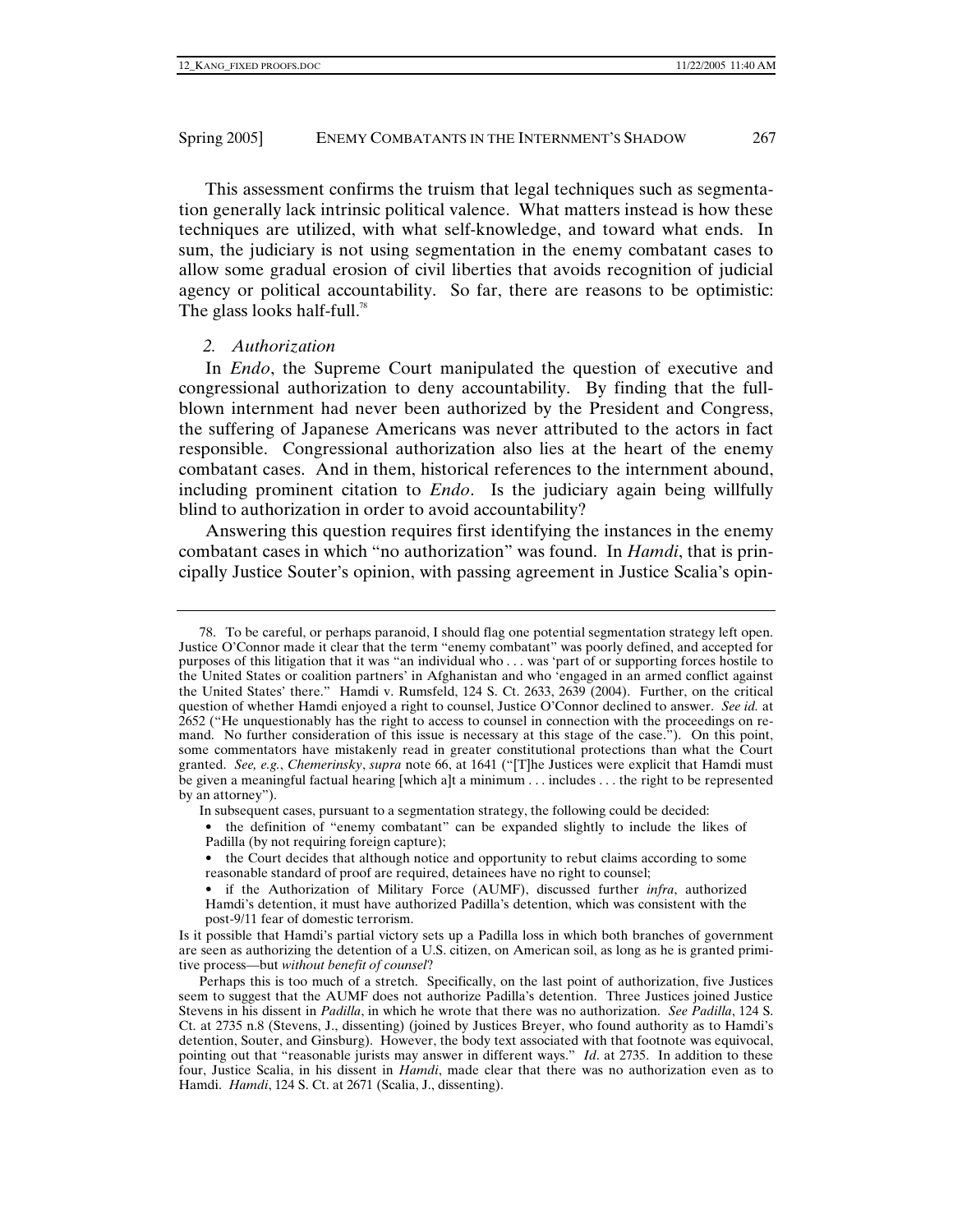ion. In *Padilla*, that is the Second Circuit majority opinion. Since Padilla has been reversed and remanded on jurisdictional grounds,<sup> $\alpha$ </sup> the analysis here focuses on Justice Souter's opinion.

Joined by Justice Ginsburg, Justice Souter began his analysis with the Non-Detention Act (NDA), which states: "No citizen shall be imprisoned or otherwise detained by the United States except pursuant to an Act of Congress."<sup>80</sup> He provided the relevant context of the NDA's passage. In 1971, Congress repealed the Emergency Detention Act (EDA) of 1950, a Cold War statute, to lessen the chances of another Japanese American internment.<sup>81</sup> But because the EDA provided some procedural protections, legislators worried that repeal would leave citizens in some ways even worse off. Accordingly, Congress enacted the NDA to complement the EDA's repeal and to require clear congressional authorization before detention of any United States citizen.<sup>82</sup> Moreover, as Justice Souter pointed out, the NDA was passed "in light of an interpretive regime that subjected enactments limiting liberty in wartime to the requirement of a clear statement . . . [as] unmistakably expressed in *Ex parte Endo*."83

Applying this clear statement standard, Justice Souter could not find authorization to detain Hamdi in the Authorization for Use of Military Force (AUMF) enacted by Congress after September  $11.^{84}$  As he pointed out, there was no mention of detention. Moreover, numerous other governmental tools could be used against the likes of Hamdi. And, by negative implication, the passage of the Patriot Act, which limits detention of *alien* terrorists to seven days, militated against statutory interpretations that would grant weaker protections to alleged *citizen* terrorists.<sup>85</sup>

This opinion resembles *Endo* in that both find "no authorization" to detain, but the similarity is only superficial. As detailed in the Appendix, finding "no authorization" does not always undermine accountability. In *Endo*, the finding of no authorization was made essentially after the fact—after the burden had

83*. Id*. at 2655.

 85. Justice Scalia, joined by Justice Stevens, took a very different line of argument in his *Hamdi* dissent, but agreed for similar reasons that the AUMF did not authorize Hamdi's detention:

 <sup>79.</sup> Rumsfeld v. Padilla, 124 S. Ct. 2711 (2004).

 <sup>80. 18</sup> U.S.C. § 4001(a) (2004).

<sup>81</sup>*. See Hamdi*, 124 S. Ct. at 2654 (Souter, J., concurring in part, dissenting in part, and concurring in the judgment) (pointing out legislative history mentioning the concentration camps).

 <sup>82.</sup> Referring to explicit legislative history on point, Justice Souter also rejected the government's argument that the NDA did not apply to military detentions. *Id.* at 2655-56.

 <sup>84.</sup> Pub. L. No. 107-40, 115 Stat. 224 (2001).

Contrary to the plurality's view, I do not think this statute even authorizes detention of a citizen with the clarity necessary to satisfy the interpretive canon that statutes should be construed so as to avoid grave constitutional concerns; with the clarity necessary to comport with cases such as *Ex parte Endo* and *Duncan v. Kahanamoku*; or with the clarity necessary to overcome the statutory prescription that "[n]o citizen shall be imprisoned or otherwise detained by the United States except pursuant to an Act of Congress."

*Hamdi*, 124 S. Ct. at 2671 (Scalia, J., dissenting) (citations omitted). Finally, in *Padilla*, which addressed the slightly different facts of an American citizen *captured on American soil*, the Second Circuit Court of Appeals similarly found no statutory authorization for the detention. Padilla v. Rumsfeld, 352 F.3d 695, 718-24 (2d Cir. 2003).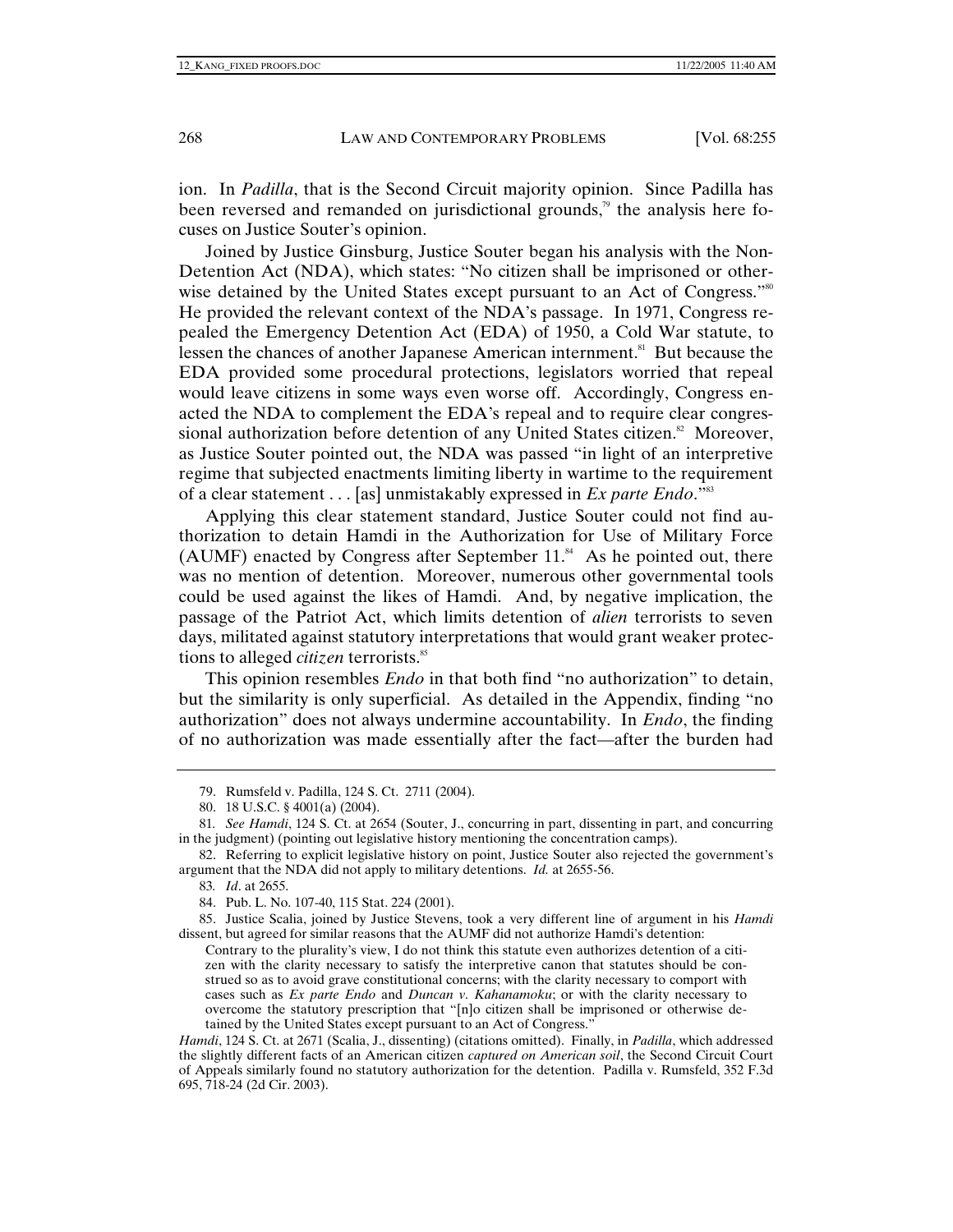been inflicted, the dirty deed done, and the only matter remaining was to assign responsibility. By finding no authorization, the Supreme Court placed all blame on a little-known agency instead of on the actual political actors responsible. Justice Roberts, concurring only in *Endo*'s result, described the tactic and its consequence:

I think it inadmissible to suggest that some inferior public servant exceeded the authority granted by executive order in this case. Such a basis of decision will render easy the evasion of law and the violation of constitutional rights, for when conduct is called in question the obvious response will be that, however much the superior executive officials knew, understood, and approved the conduct of their subordinates, those subordinates in fact lacked a definite mandate so to act. It is to hide one's head in the sand to assert that the detention of [Endo] resulted from an excess of authority by subordinate officials.<sup>8</sup>

Justice Souter's opinion does precisely the opposite. His conclusion is more injunctive than rhetorical, in the sense that it is not after the fact, but in the thick of action, and it would specifically command the military to stop continuing detention. Further, by requiring Congress to speak explicitly if it wants to empower the military to detain Hamdi, Justice Souter's opinion encourages political accountability.

Consistent with this interpretation is Justice Souter's attitude toward the constitutional avoidance doctrine. In *Endo*, to justify its ludicrous statutory interpretation, the Court waxed eloquent about this doctrine. Consider, by contrast, what Justice Souter wrote on the constitutional question of whether the President could unilaterally authorize Hamdi's detention: "I need to go no further; the Government hints of a constitutional challenge to the statute, but it presents none here."87 Nonetheless, he continued: "I will, however, stray across the line between statutory and constitutional territory just far enough to note the weakness of the Government's mixed claim of inherent, extrastatutory authority under a combination of Article II of the Constitution and the usages of war."<sup>88</sup> This willingness to engage in dictum—in order to send clear signals to the political branches about constitutional right and wrong—does not reflect the rhetorical style and complicit tone heard in the wartime cases.<sup>89</sup>

*Hamdi* provides still more evidence that the same doctrinal technique (for example, finding no authorization) can be used for varying ends (for example, to undermine or to promote accountability). It also provides additional cause for optimism: Perhaps the glass is three-quarters full. Any optimism must, of

<sup>86</sup>*. Ex parte* Endo, 323 U.S. 283, 309 (1944) (Roberts, J., concurring).

<sup>87</sup>*. Hamdi*, 124 S. Ct. at 2659 (Souter, J., concurring).

<sup>88</sup>*. Id.*

 <sup>89.</sup> Similarly, in the Second Circuit's *Padilla* opinion, the majority expressly refused to invoke the canon of "constitutional avoidance." The government had encouraged reading the NDA to apply only to civilian, not military, detentions in order to avoid the constitutional question of the limits of Article II power. But the court rejected the invitation and explained that "the doctrine of constitutional avoidance has no application in the absence of statutory ambiguity." *Padilla*, 352 F.3d at 721 (citations omitted). But students of *Endo* know that ambiguity can be found when convenient.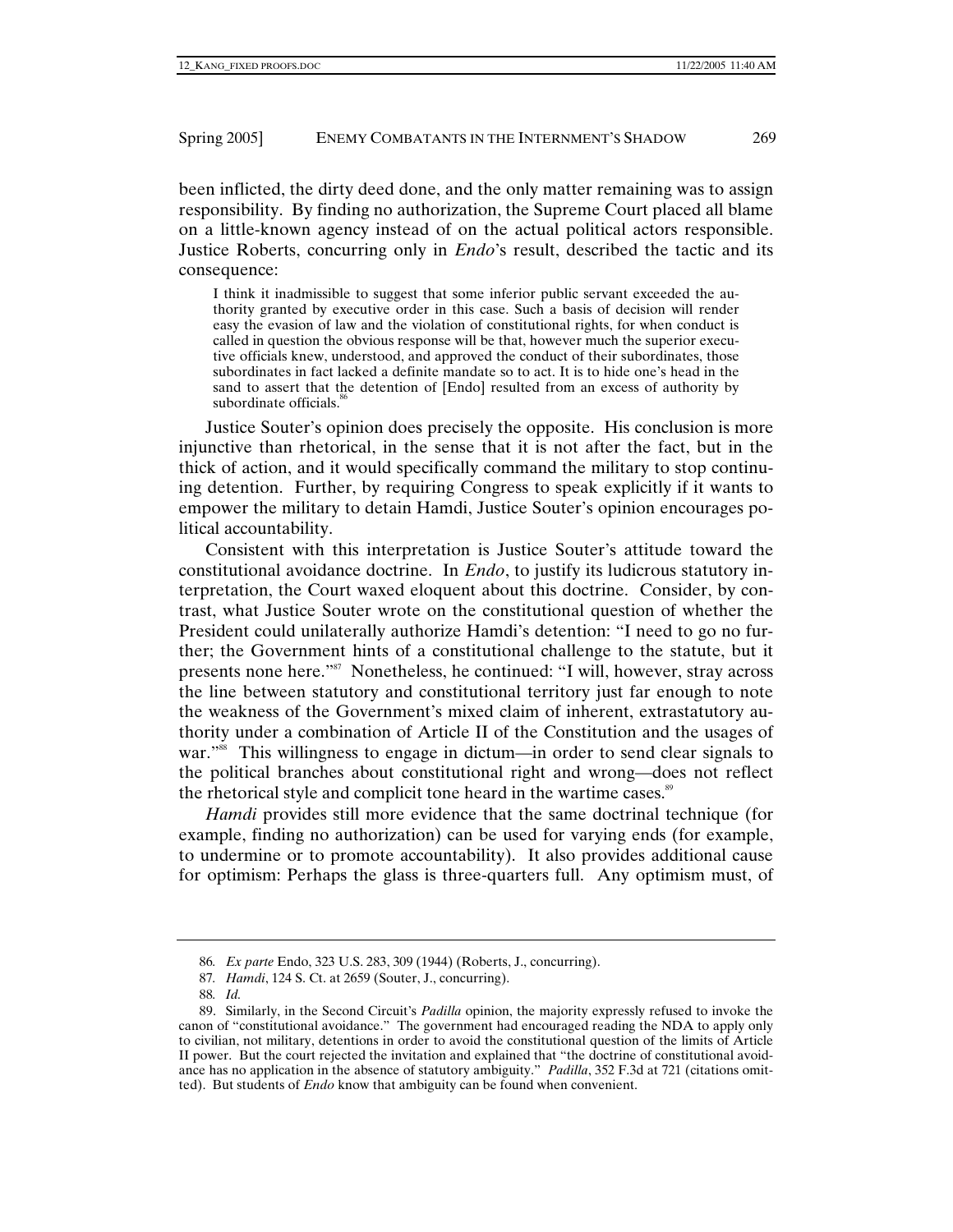course, be tempered by the fact that Justice Souter did not command a plurality, much less a majority.<sup>90</sup>

B. Rehabilitation?

The manner by which the enemy combatant cases invoke, apply, and distinguish the internment precedents (almost always ignoring the *coram nobis* cases) makes possible their rehabilitation. Precedents once disdained or forgotten could be repositioned rhetorically and legally in a more favorable light, through citation practices and subtle omissions. How are the internment cases being rehabilitated?

## *1. Misremembering* Endo

*a. Naive readings.* Prompted by the briefs and perhaps by Pat Gudridge's recent article,<sup>91</sup> judges are now remembering *Endo*. Unfortunately, there have been some flat-out wrong recollections. For instance, in analyzing whether the NDA applies to military detentions, the Second Circuit wrote in *Padilla*:

Because the World War II detentions were authorized pursuant to the President's war making powers as well as by a congressional declaration of war and by additional congressional acts, *see Endo*, 323 U.S. at 285-90, the manifest congressional concern about these detentions also suggests that section  $4001(a)$  limits military as well as civilian detentions.

According to *Endo*, however, the World War II detentions were *not authorized* by the President and Congress. To be sure, curfew was authorized. So was evacuation, and maybe even temporary detention until loyalty could be determined. But according to the *Endo* Court, the internment camps writ large notwithstanding annual funding by Congress—were never approved by the political branches. At least, that is the official line. $93$ 

More worrisome is the naïve manner in which *Endo* is cited for the proposition that citizen detention must be clearly authorized. For instance, in the *Hamdi* opinion, Justice Souter repeatedly cites *Endo* at face value for the propositions that Congress never authorized the internment camps during World War  $II^{94}$  and that a clear statement for citizen detention is necessary.<sup>95</sup>

 <sup>90.</sup> Justice O'Connor's plurality opinion, which was joined by three other members of the Court, found authorization for Hamdi's detention. Justice Thomas, in his dissent, agreed on this authorization point. That means a total of five Justices found authorization. Further analysis of these "yes authorization" opinions, and their meaning in terms of accountability, is provided in the Appendix.

<sup>91</sup>*. See* Patrick O. Gudridge, *Remember Endo?*, 116 HARV. L. REV. 1933 (2003).

<sup>92</sup>*. Padilla*, 352 F.3d at 720.

<sup>93</sup>*. See Ex parte* Endo, 323 U.S. 283, 297 (1944) ("For we conclude that, whatever power the War Relocation Authority may have to detain other classes of citizens, it has no authority to subject citizens who are concededly loyal to its leave procedure.").

 <sup>94.</sup> Justice Souter offered no qualification of the Court's findings in *Endo*:

 <sup>[</sup>T]he internments of the 1940's were accomplished by Executive action. Although an Act of Congress ratified and confirmed an Executive order authorizing the military to exclude individuals from defined areas and to accommodate those it might remove, see *Ex parte* Endo, 323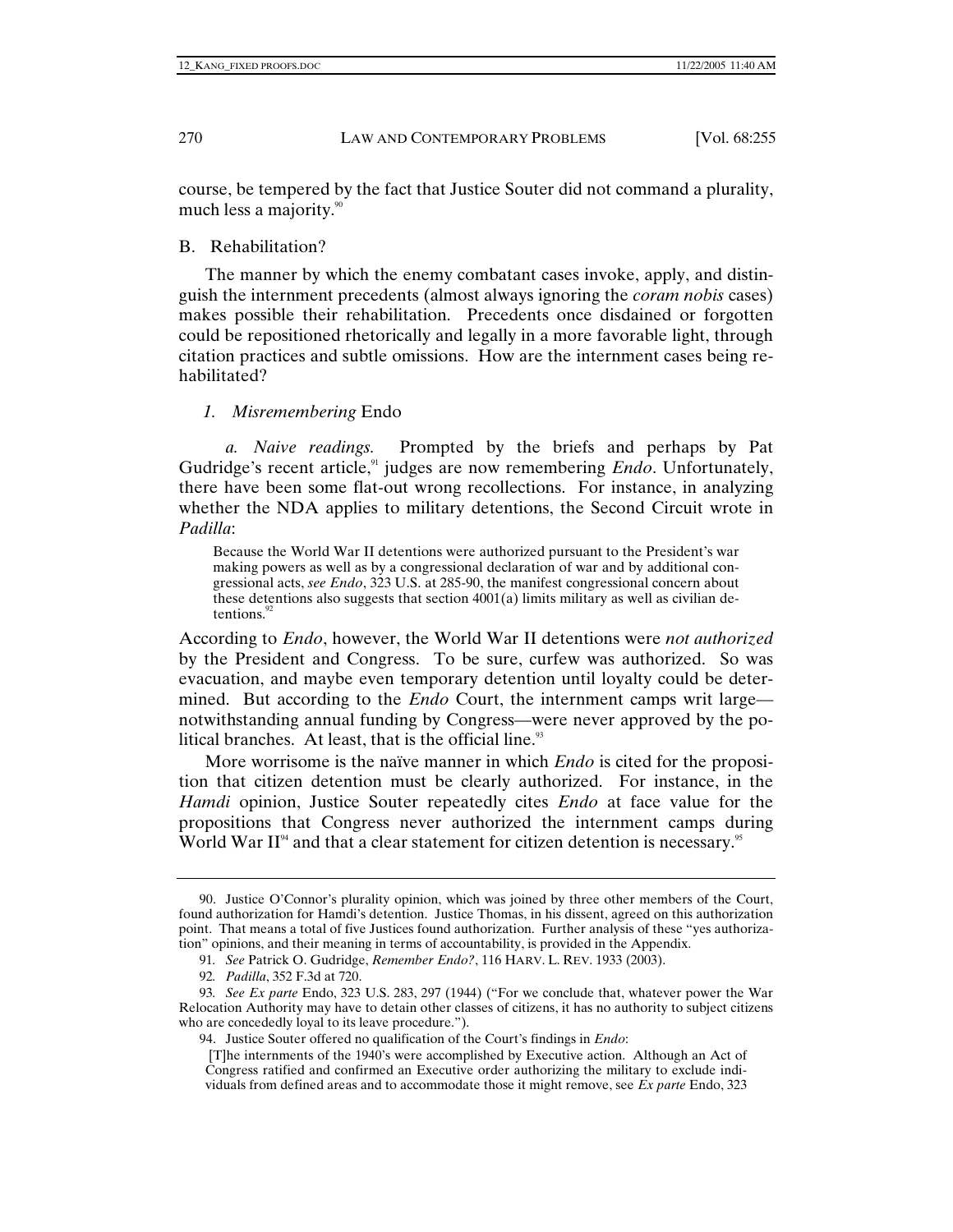The Second Circuit's *Padilla* opinion displays an even more naïve reading. In *Padilla*, the court rejected the government's argument that congressional appropriations for detention camps constituted authorization. The court's authority was *Endo*, which held that expenditures cannot be interpreted as ratification unless there is precise earmarking of funds for the specific challenged action.<sup> $\%$ </sup> But that claim when it appeared back in *Endo* was preposterous. Although Congress for years funded the internment camps, the *Endo* Court remained willfully blind to ratification. $97$  The Court manufactured a hyper-specificity requirement—what Justice Roberts called "an element never before thought essential to congressional ratification"—solely to shield Congress from responsibility. It is this hyper-specificity requirement that the Second Circuit *Padilla* majority relies on.<sup>98</sup>

Here, then, is cause for dissonance. How can opinions that promote accountability cite to *Endo*, which was deviously designed to deny accountability? Perhaps experiencing dissonance is itself naïve since, as this article has already observed, legal doctrines generally lack a single political valence.<sup>99</sup> To use Justice Jackson's now clichéd "loaded gun" metaphor, a gun used against civil liberties (in *Endo*) can be picked up six decades later and used in favor of civil liberties (in the enemy combatants "no authorization" opinions). To reverse another tired saying, one can use the master's tools to dismantle the master's house.

*Id.*

97*. Endo*, 323 U.S. at 304 n.24. The Court implausibly insisted:

*Id.*

98. In ruling on the refiled habeas petition, the District Court for South Carolina made the same naïve read of *Endo*. *See* Padilla v. Hanft, 2005 WL 465691 at \*10 (Feb. 28, 2005) (quoting *Endo*'s language that "We must assume, when asked to find implied powers in a grant of legislative or executive authority, that the law makers intended to place no greater restraint on the citizen than was clearly and unmistakably indicated by the language they used.").

99*. See supra* Parts III.A.1 and 2.

U. S. 283, 285-288 (1944), the statute said nothing whatever about the detention of those who might be removed, *id*., at 300-301; internment camps were creatures of the Executive, and confinement in them rested on assertion of Executive authority, see *id*., at 287-293.

*Hamdi*, 124 S. Ct. at 2654 (Souter, J., concurring in part, dissenting in part, and concurring in the judgment).

<sup>95</sup>*. Id.* at 2656 n.2. Justice Thomas also reads *Endo* at face value. *See id.* at 2677-78 (Thomas, J., dissenting).

<sup>96</sup>*. See Padilla*, 352 F.3d at 724. The court quoted directly from *Endo*:

<sup>[</sup>The appropriations statute] authorizes nothing beyond the expenditure of money. *Endo* unquestionably teaches that an authorization of funds devoid of language "clearly" and "unmistakably" authorizing the detention of American citizens seized here is insufficient. *See* 323 U.S. at 303 n.24 (acknowledging that Congress may ratify past actions of the Executive through appropriations acts but refusing to find in the appropriations acts at issue an intent to allow the Executive to detain a citizen indefinitely because the appropriation did not allocate funds "earmarked" for that type of detention).

<sup>[</sup>T]he appropriation must plainly show a purpose to bestow the precise authority which is claimed. We can hardly deduce such a purpose here where a lump appropriation was made for the overall program of the Authority and no sums were earmarked for the single phase of the total program which is here involved. Congress may support the effort to take care of these evacuees without ratifying every phase of the program.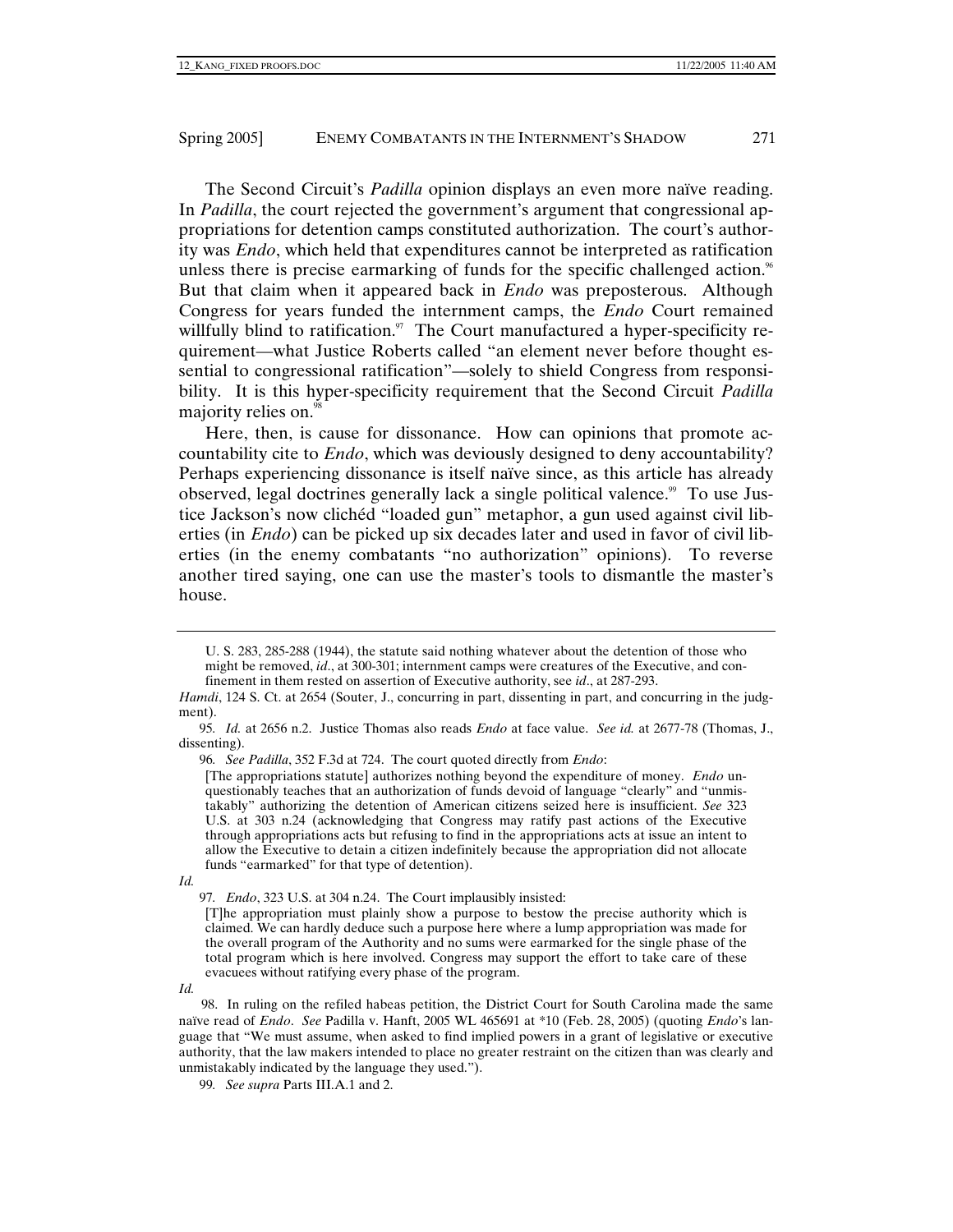Still, truth is at stake here, and the truth of *Endo* must not be denied.<sup>100</sup> Justice Souter's citation to *Endo* for the proposition that Congress did not authorize the internment camps reinscribes a falsehood. And, in some ways, it is more dangerous when that reinscription occurs in an opinion that promotes accountability, which invites celebration, not skepticism. After a few more repetitions,<sup>101</sup> who will remember anything but the official line?<sup>102</sup> Who will remember the truth of *Endo*?

*b. Remember* Endo*?* But the truth of *Endo* is contested. Specifically, Pat Gudridge remembers *Endo* much more favorably, as an essential counterpoint to *Korematsu*, which was decided on the same day. His thesis is complicated and argued in rich, evocative prose. But boiled down, the essential elements of his claim are: (i) *Korematsu* is not as important as believed—because *Endo* was decided the same day;<sup>103</sup> (ii) *Endo* is better than remembered—it was a "constitutional" decision that freed the Japanese; (iii) the two cases act as mutually repelling counterpoints that must be equally weighted. Because of its influence, $104$  Gudridge's thesis warrants detailed engagement.

 102. Consider, for example, the comments of Judge Shira Scheindlin, who writes: "For example, the Court decided *Hirabayashi* in the thick of World War II. Just one year later—but after American forces landed on Normandy beach and in the Philippines, and the Japanese threat had all but subsided—the Court essentially reversed itself in *Endo*." Shira A. Scheindlin & Matthew L. Schwartz, *With All Due Deference: Judicial Responsibility in a Time of Crisis*, 32 HOFSTRA L. REV. 795, 839-40 (2004).

There was no "reversal" in *Endo* except in the most formal sense. For other liberal triumphalist readings of *Endo* in the amicus briefs, see, e.g., Brief of the American Bar Association at 6-7, *Hamdi* (No. 03-6696) (suggesting that the judiciary vindicated its "essential obligation to provide American citizens with meaningful review of executive detentions" in *Endo*); Brief of Washington Legal Foundation et al. at 15, *Padilla* (No. 03-1027) (citing *Endo* as authority that the Japanese Americans had been "detained based solely on racial consideration"); *see also* Alan M. Dershowitz, WHY TERRORISM WORKS: UNDERSTANDING THE THREAT, RESPONDING TO THE CHALLENGE 162 (2002) ("There is, however, an important difference between the detention of Japanese-American citizens and torture. The detentions were *done openly and with presidential accountability*; torture would be done secretly, with official deniability.") (emphasis added).

 103. To avoid misunderstanding, let me be clear that Gudridge posits *Korematsu* as an "infernal baseline," Gudridge, *supra* note 91, at 1934, and assures us that remembering *Endo* will not make us forget the wrong of internment. *Id.* at 1939.

104*. See, e.g*., *Issacharoff & Pildes*, *supra* note 3, at 21-23 (adopting Gudridge's analysis wholesale). The authors analyze *Endo* even more triumphantly than Gudridge:

 <sup>100.</sup> I made a similar point about the value of truth in my critique of the *coram nobis* cases in *Denying Prejudice*. *See* Kang, *supra* note 2, at 997-1004.

 <sup>101.</sup> Numerous amicus briefs filed in the enemy combatant cases offered naïve readings of *Endo*. *See, e.g.*, Brief of the ACLU et al. at 16-17, Hamdi v. Rumsfeld, 124 S. Ct. 2633 (2004) (No. 03-6696); Brief for Professors of Constitutional Law et al. at 15-16 Rumsfeld v. Padilla, 124 S. Ct. 2711 (2004) (No. 03-1027); Brief for Original Congressional Sponsors of 18 U.S.C. § 4001(A) at 22, *Padilla* (No. 03- 1027); Brief for the Center for National Security Studies and the Constitution Project at 9, *Padilla* (No. 03-1027).

Evacuation and restrictions on mobility reflected military judgment (faulty or pernicious as they may have been) of what was necessary for security. Detention, however, reflected political and policy judgments, not military ones. Despite the emphasis *Korematsu* has had at the expense of *Endo*, the fact is that even during this bleak episode, the Court continued to resist executive branch actions that, at most, rested on political and policy, rather than military, judgments.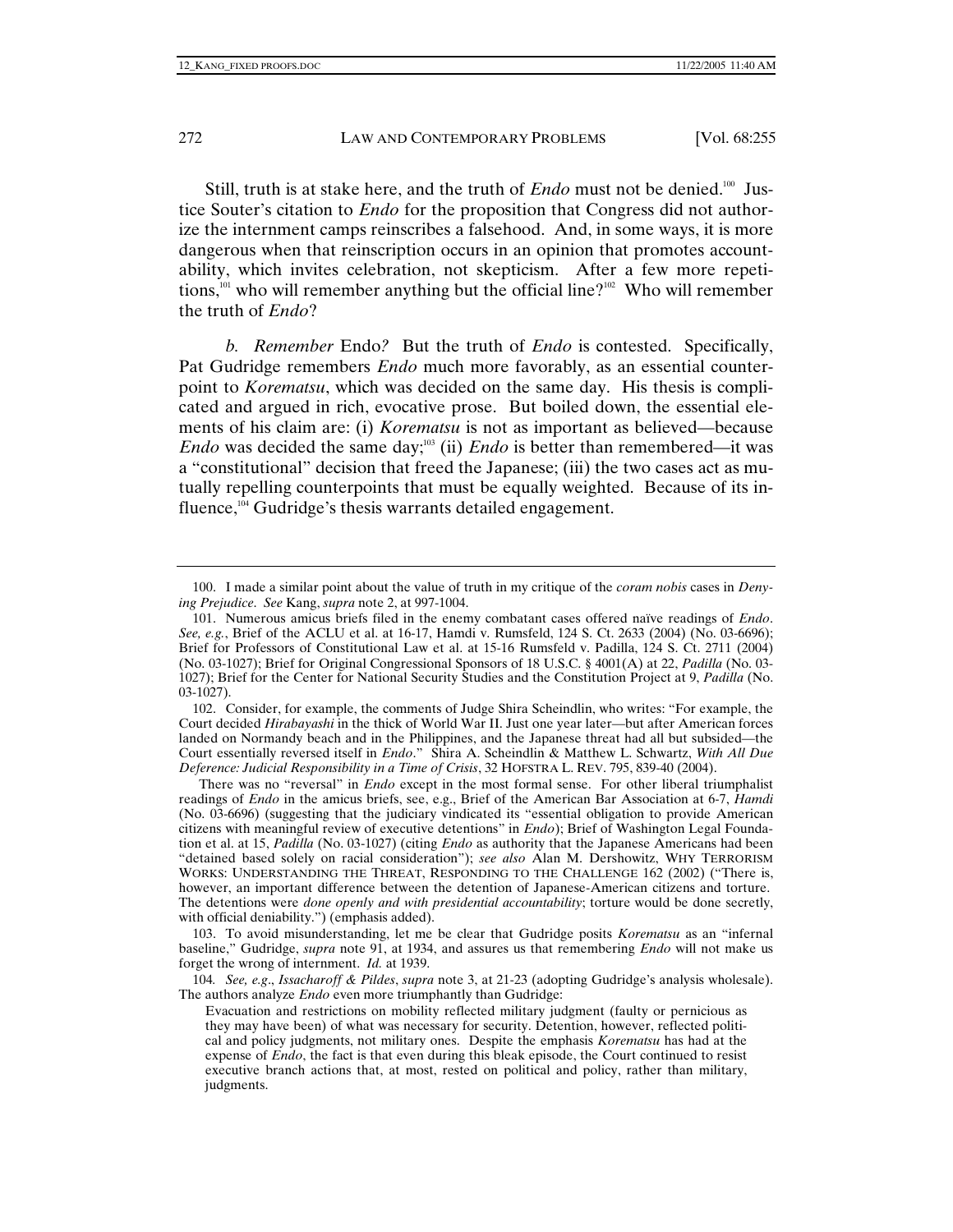Gudridge's appreciation of *Endo* stems largely from the fact that it freed the Japanese.<sup>105</sup> However, this result deserves less weight than he gives it: the eventual freedom of loyal Japanese Americans after Roosevelt was re-elected and after military exigency had passed was never in question. Indeed, by late 1944, the WRA was more concerned about how it would get internees out of the camps than how it could keep them in. At greater issue was how the Court would make an accounting in 1944 for what the government had done. Indeed, since release was inevitable, the best thing that *Endo* could do for the Japanese Americans was to provide a reckoning of who did what to whom—to pronounce that (i) democratically elected leaders had authorized their imprisonment and that (ii) this imprisonment violated their constitutional rights. *Endo* did neither.

First, by finding no authorization, the Court attributed the internment camps to the lowly WRA. On this there is no dispute. Second, although Gudridge makes creative arguments on why *Endo* should be viewed as a constitutional case,<sup>106</sup> the Court's plain language makes clear that Japanese Americans' constitutional rights were not actually vindicated: "We are of the view that Mitsuye Endo should be given her liberty. In reaching that conclusion we do not come to the underlying *constitutional* issues which have been argued."<sup>107</sup>

 105. This is not technically true since the military unilaterally rescinded its orders the day before *Endo* was handed down. Gudridge notes this fact. Gudridge, *supra* note 91, at 1935. That said, the reason the military acted on the specific day it did was to beat the judicial opinion to the punch. *See also Issacharoff & Pildes*, *supra* note 3, at 21 ("*Korematsu* as an actual legal decision turns out to have had no practical effect . . . . By the time the Court was deciding *Korematsu* . . . the practical question was whether continued detention was permissible. And on that, *Endo* was decisive .... The initial evacuation had long ago taken place; the Court could not undo that or its consequences. All the Court could do, as a practical matter, was order the end to continued detention. And that is what it did.").

 106. Examining the drafting history of Justice Douglas' opinion, Gudridge notes the deletion of language that more clearly demonstrates a strategy of constitutional avoidance. Gudridge, *supra* note 91, at 1956. Relying on this sort of excavation, especially when the plain meaning of the opinion's text is accessible, is a questionable interpretive methodology; I am uncertain that we want the meanings of Supreme Court opinions to change as we find, in the future, red-line annotations in version-controlled word processing documents. Further, to the extent that this is an attempt to discern authorial intent, Douglas' own spoken words are telling and are explicitly to the contrary. As acknowledged by Gudridge, Douglas makes plain that he could not forge a majority to decide the case on constitutional grounds; therefore, he wrote the opinion the only way he could, on statutory grounds. *Id.* at 1953.

In making his case that *Endo* was a constitutional decision, Gudridge further contends that the structure of Douglas' opinion does not reflect the typical organization of constitutional avoidance arguments. The conventional organization, he suggests, is to lay out the various preconstitutional interpretive possibilities, then in order to avoid some constitutional question or concern, the Court selfconsciously exercises discretion to adopt a second-best choice. Even if such a cookie-cutter template were uniformly used, there is another explanation why the Court did not list potential alternatives: the only other alternative was to suggest that President Roosevelt and Congress had authorized Endo's detention. To then publicly proclaim an exercise of judicial discretion, instead of invoking the rhetoric of (false) necessity, would have undermined the objective of shielding the political branches of responsibility. Denying corporate responsibility is not done most effectively by alerting your audience that that is what you are doing.

107*. Ex parte* Endo, 323 U.S. 283, 297 (1944) (emphasis added).

*Id.* at 21; *see also* Patrick Baude, *The Changing Laws of War: Do We Need a New Legal Regime After September 11?: An Essay on the Spirit of Liberty in the Fog of War*, 79 NOTRE DAME L. REV. 1321, 1331 (2004) (remarking on how the author thought about *Korematsu* "before I read Patrick Gudridge's recent study of the *Endo* case").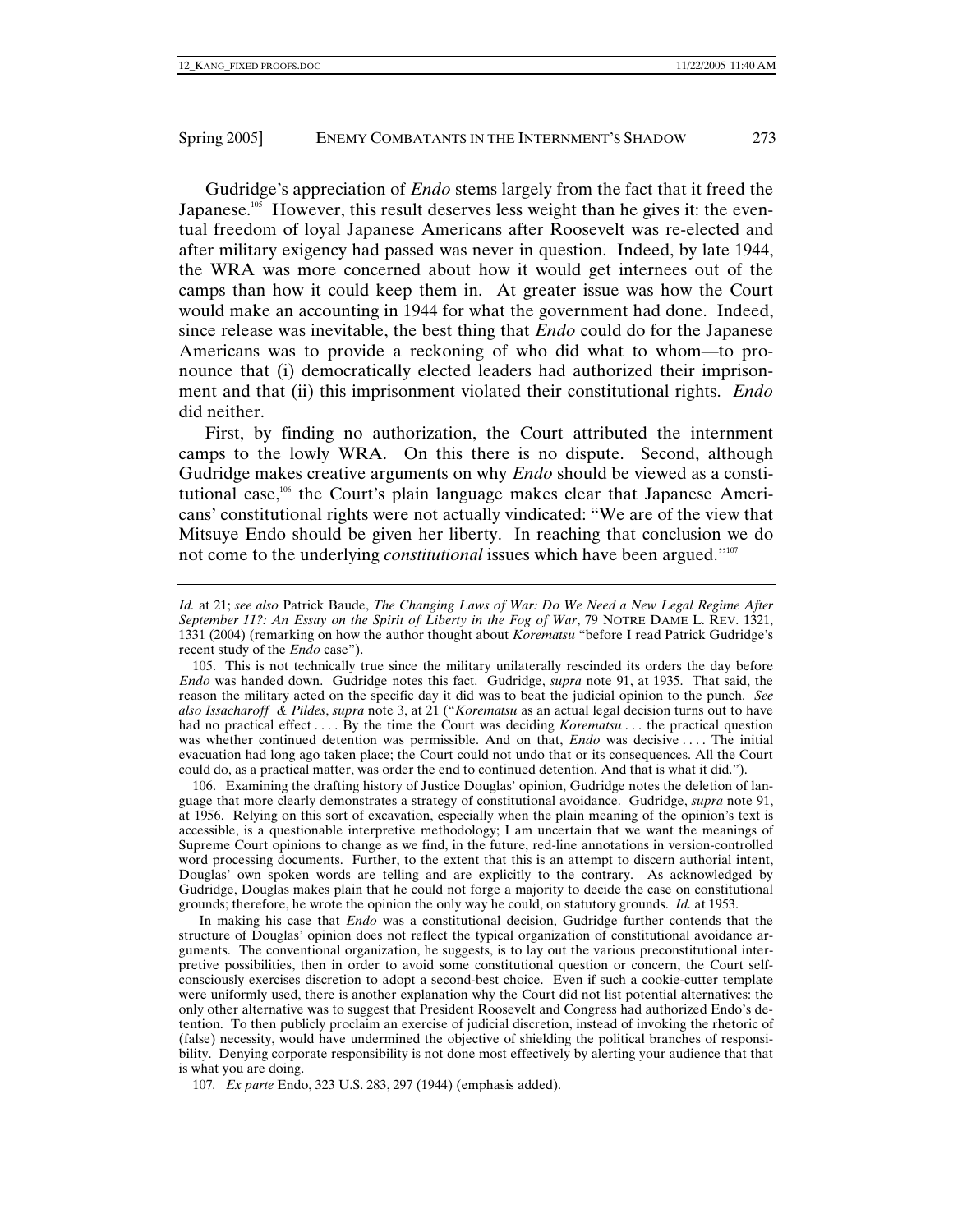One final argument should be dispositive. Under Gudridge's favorable reading of *Endo*, what explains *Korematsu*'s tortured and implausible segmentation of evacuation from detention? Why go through such machinations, ignoring the government's own concession, $108$  if on the very same day the Court would rule in *Endo* that indefinite detention was illegal? Was it just to create a riddle to be solved in the law reviews six decades later?

No, the segmentation was necessary in the Court's dodge of corporate responsibility. Recall that the Court held that Endo's detention was never authorized by the President or Congress. The only way that the Court could reach this "no authorization" conclusion was to segment detention from evacuation, which was obviously authorized. If the two orders were instead seen as facets of an organic whole, the Court could not have divined differential authorization in favor of evacuation but against detention. *Korematsu* formally severed what was in reality unseverable—not to create a "Liang gate"<sup>109</sup> but to open the trap door for *Endo*'s escape.<sup>110</sup>

Rather than emancipation and vindication for Japanese Americans, *Endo*  offered exculpation for the political branches. *Endo* should not be seen as the nemesis of *Korematsu*, or as "zhengfanshu" (front and reversed writing).<sup>111</sup> In less recondite terms, *Korematsu* and *Endo* fit "hand in glove," reflecting a general strategy of tolerating significant "collateral damage" to racial minorities (them), in order to protect the mainstream (us), and then covering up the unpleasantries. Instead of immiscible constitutional swirls, the two cases reveal a consistent pattern of denying corporate responsibility.

*c. Ironic embrace. Endo*'s clear statement rule need not be abandoned as the fruit of some poisonous tree. *Korematsu*'s current doctrinal status provides a useful analogy. Law students are often perplexed how *Korematsu* can be disparaged like *Plessy v. Ferguson*,<sup>112</sup> but still never be overruled. The riddle is formally solved by distinguishing the legal rule from its application. As a legal rule, *Korematsu* remains good law, in the sense that it has never been reversed and also in the sense that "strict scrutiny" is arguably what should be applied to racially prejudiced classifications. This explains how *Korematsu* can be

110. I made the same argument in *Denying Prejudice*:

<sup>108</sup>*. See* Brief for the United States, *supra* note 26, at 28-29, *Korematsu* (No. 22).

 <sup>109.</sup> Drawing on art historian Wu Hung's work, Gudridge teases out a cryptic metaphor of the two cases as symbols on the pillars of a Chinese funeral gate. Gudridge, *supra* note 91, at 1965-68.

If the evacuation and detention issues were fused together and considered in unison, the Court would have had a much more difficult time explaining how one facet of the indivisible program had been authorized by the executive branch and Congress while another facet was not. In contrast, by decoupling the two components, it became possible for the Court to see military authorization to evacuate, and not see War Relocation Authority authorization to detain indefinitely. The ACLU attorneys that coordinated the wartime cases before the Supreme Court clearly held this view.

*Kang*, *supra* note 2, at 965 n.172.

<sup>111</sup>*.* Gudridge, *supra* note 91, at 1966.

 <sup>112. 163</sup> U.S. 537 (1896).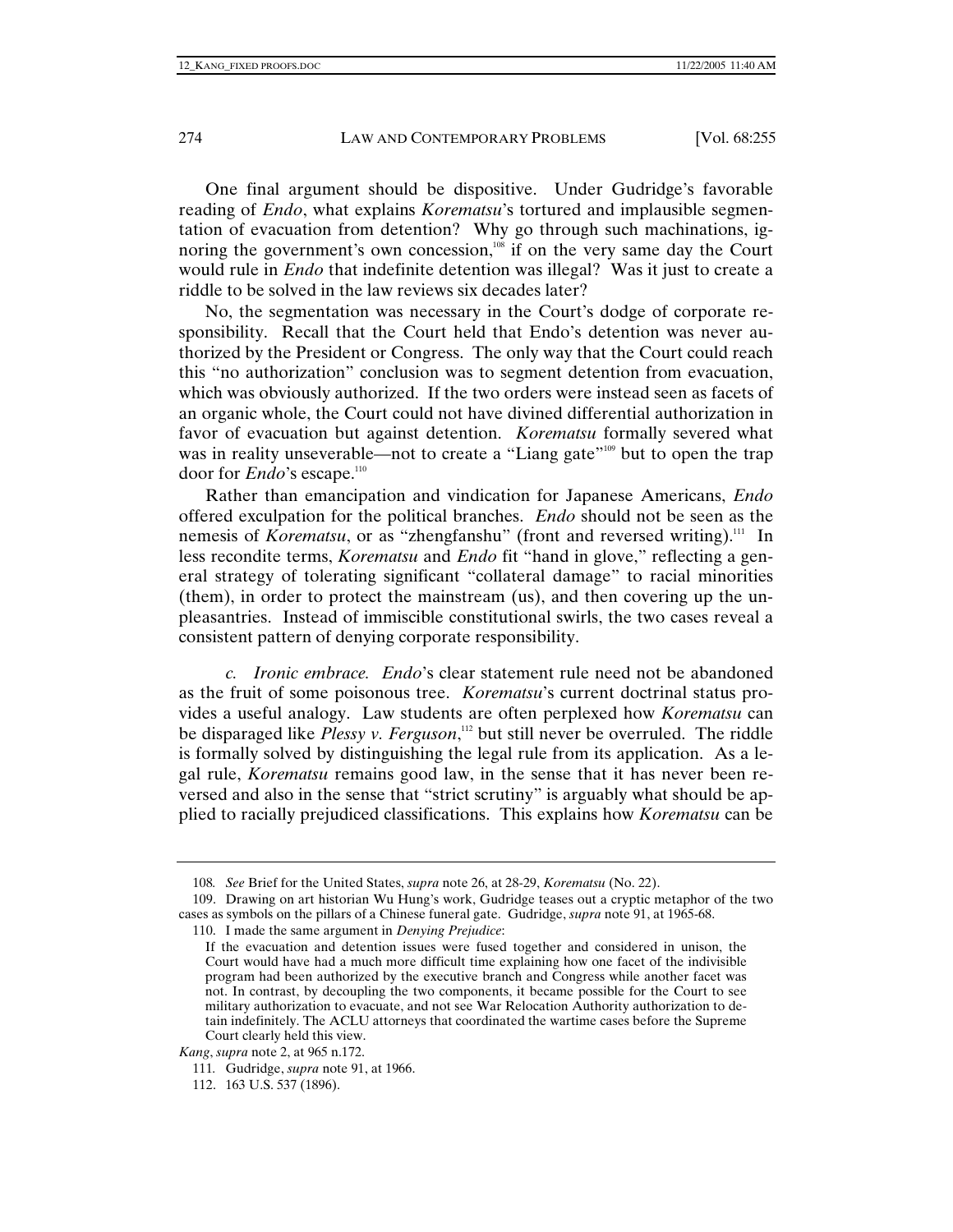prominently cited as recently as 1995 in the Supreme Court's affirmative action jurisprudence.<sup>113</sup>

By contrast, *Korematsu* acts as "anti-precedent" in its application of the legal rule to the facts. The application failed not only because the Court was fed bad data, as demonstrated by the *coram nobis* cases, but also because the Court, influenced by its racial schemas,<sup>114</sup> deferred to the racial common sense of the times. This contextualized understanding separates the baby from the bath water. The "strict scrutiny" rule can be preserved while the rubber-stamping application of the rule can be flushed.

The same should be done with *Endo*. Its "clear statement" legal rule (perfectly fine) should be distinguished from its historical application (deceitful). The legal rule, never having been overruled, remains good law. But a naïve rehabilitation of *Endo* means that its "clear statement" rule could be deployed across the board, perhaps to *deny* accountability the next time.

To put a fine point on it, suppose that the military commits a spate of horrific tortures, in the light of some ambiguous statute or Executive Order that permits highly coercive interrogation. After the fact, a court could excuse the President and Congress of any wrongdoing and instead blame low-level soldiers by finding that no one ever authorized quite this kind of barbarism. Using what authority? See *Endo*, which is being revivified in the enemy combatant cases without due care. Now, the glass appears only half-full.

## *2. Resurrecting* Hirabayashi

Are the other wartime opinions also being resurrected? Not *Korematsu* as applied. For example, Justice O'Connor's *Hamdi* opinion explicitly cites to Justice Murphy's dissent in *Korematsu*, which argued that there must be more rigorous judicial review.115 And to the credit of the Department of Justice, the only wartime case cited in its briefs in the enemy combatant cases was *Endo*.<sup>116</sup>

<sup>113</sup>*. See, e.g.*, Adarand Constructors, Inc. v. Peña, 515 U.S. 200 (1995); Reggie Oh & Frank Wu, Essay, *The Evolution of Race in the Law: The Supreme Court Moves from Approving Internment of Japanese Americans to Disapproving Affirmative Action for Asian Americans*, 1 MICH. J. RACE & L. 165, 176-78 (1996).

 <sup>114.</sup> For a more detailed discussion of racial schemas, see *Kang*, *supra* note 2, at 955-58. *See generally* Jerry Kang, *Trojan Horses of Race*, 118 HARV. L. REV. 1489, 1497-1528 (elaborating a model of racial mechanics that draws on racial schemas infused with implicit bias).

 <sup>115. &</sup>quot;[I]t does not infringe on the core role of the military for the courts to exercise their own timehonored and constitutionally mandated roles of reviewing and resolving claims like those presented here. *Cf*. Korematsu v. United States, 323 U. S. 214, 233-234 (1944) (Murphy, J., dissenting) ('[L]ike other claims conflicting with the asserted constitutional rights of the individual, the military claim must subject itself to the judicial process of having its reasonableness determined and its conflicts with other interests reconciled')." Hamdi v. Rumsfeld, 124 S. Ct. 2633, 2649-50 (2004).

 <sup>116.</sup> The government cited *Endo* on matters of habeas jurisdiction, entirely appropriate in the *Padilla* discussion. *See* Brief for Petitioners at 21 n.8, 26 n.12, Rumsfeld v. Padilla, 124 S. Ct. 2711 (2004) (No. 03-1027). The government also contested *Endo's* clear statement rule to the enemy combatant cases on the grounds that *Endo* addressed civilian agency detention, in contrast to detention by the military. *See* Brief for Respondents, *Hamdi* (No. 03-6696), at 22 n.7; Petitioner's Brief at 45-46, *Padilla* (No. 03-1027). In *Padilla*, the government argued that here, the President had explicit authorization to detain enemy combatants under 10 U.S.C. § 956(5), which "grants specific authorization for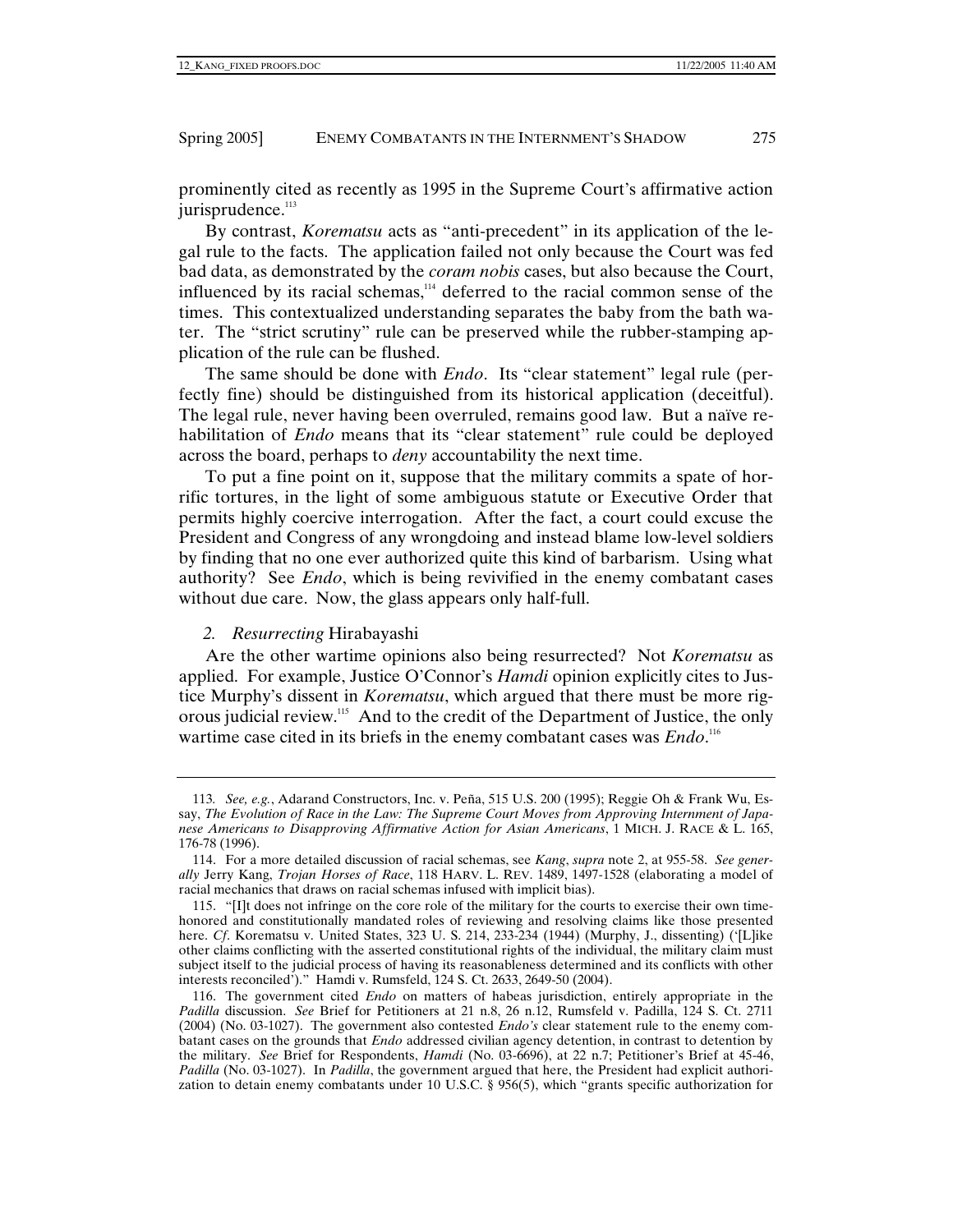*Hirabayashi*, however, is being reawakened. In the Supreme Court's opinions, it makes only a cameo appearance: in Justice Thomas's dissent in *Hamdi*, for the proposition that the judiciary should defer to the factual predicates of executive branch decisionmaking as virtually conclusive.<sup>117</sup> But it is featured more prominently in the Second Circuit's *Padilla* opinion. The Second Circuit made clear that its conclusion turned on the fact that Congress had not authorized Padilla's detention, and that therefore, within the familiar *Youngstown* framework,<sup>118</sup> the President was acting at the nadir of his power. However, the court added, "[t]o be sure, when Congress and the President act together in the conduct of war, 'it is not for any court to sit in review of the wisdom of their action or substitute its judgment for theirs.' Hirabayashi v. United States." 119 In other words, on the authority of *Hirabayashi*, Padilla's detention would pose no constitutional problems if Congress simply said so. $120$ 

Imagine what happens when the next shoe drops. Suppose that Congress does speak explicitly, in the heat and fog of a major terrorist attack, and authorizes massive race or ethnicity-based detention. Even if Congress is not so explicit, imagine the courts' finding authorization in some vaguer pronouncement in a repeat of the *Hirabayashi* strategy. According to the Second Circuit and Justice Thomas, the judiciary has essentially no role to play.<sup>121</sup> This deference abandons a critical check on governmental abuse, especially majoritarian tyranny.<sup>122</sup>

the military to expend appropriated funds of the detention of persons 'similar to prisoners of war,'" as opposed to the Congressional "lump appropriation" for the WRA's "overall program" which led to the ruling of no authorization in *Endo*. *See id.* at 39 n.15 (No. 03-1027). Also in *Padilla*, the government claimed that *Endo*'s clear statement rule did not apply, *because* (i) the Court is not being asked to find implied powers in a delegation of authority and (ii) the restraint imposed on Padilla (that is, detention) is not greater than that contemplated by the AUMF's authorization of "all necessary and appropriate force." *Id.* at  $42$  n.17 (No. 03-1027). *Id.* at 42 n.17 (No. 03-1027).

<sup>117</sup>*. Hamdi*, 124 S. Ct. at 2677 (Thomas, J., dissenting).

 <sup>118.</sup> Youngstown Sheet & Tube Co. v. Sawyer, 343 U.S. 579, 636-39 (1952) (Jackson, J., concurring).

 <sup>119.</sup> Padilla v. Rumsfeld, 352 F.3d 695, 713 (2d Cir. 2003).

 <sup>120.</sup> Jason Weida points out that Hirabayashi was cited in Justice Jackson's *Youngstown* framework. Jason Collins Weida, A *Republic of Emergencies: Martial Law in American Jurisprudence*, 36 CONN. L. REV. 1397, 1432 (2004).

<sup>121</sup>*. Cf.* Chemerinsky, *supra* note 66, at 1639 (pointing out that the Second Circuit did not answer to what extent the executive and legislative branches, acting in unison, can suspend the Bill of Rights for citizens deemed enemy combatants).

 <sup>122.</sup> In this brief article, I cannot offer a more methodical defense of this plain statement. However, since 9/11, there has been an explosion of scholarship analyzing the proper role of judicial review in times of terror that does discuss its merits as a check on governmental abuse. *Compare* Bruce Ackerman, *The Emergency Constitution*, 113 YALE L.J. 1029 (2004) (treating "extraconstitutional" action by the executive as inevitable and proposing a framework of political controls in times of crisis), *and* Mark Tushnet, *Defending Korematsu?: Reflections on Civil Liberties in Wartime*, 2003 WIS. L. REV. 273, 304 (2003) (exercise of power during emergencies should be extraconstitutional) *with* Laurence Tribe & Patrick Gudridge*, The Anti-Emergency Constitution,* 113 YALE L.J. 1801 (2004) (criticizing Ackerman's framework as unworkable) *and* David Cole*, The Priority of Morality: The Emergency Constitution's Blind Spot*, 113 YALE L.J. 1753 (questioning Ackerman's lack of faith in judicial review during times of crisis); *see also* Mark Tushnet, *Response: Issues of Method in Analyzing the Policy Response to Emergencies*, 56 STAN. L REV. 1581 (2004) (deferential judicial review during times of crises reflects rebalanced cost/benefit analysis); Eric Posner & Adrian Vermeule, *Accommodating Emergencies,* 56 STAN. L. REV. 605 (2003) (arguing that judicial deference in times of crisis does not lead to "ratcheting down"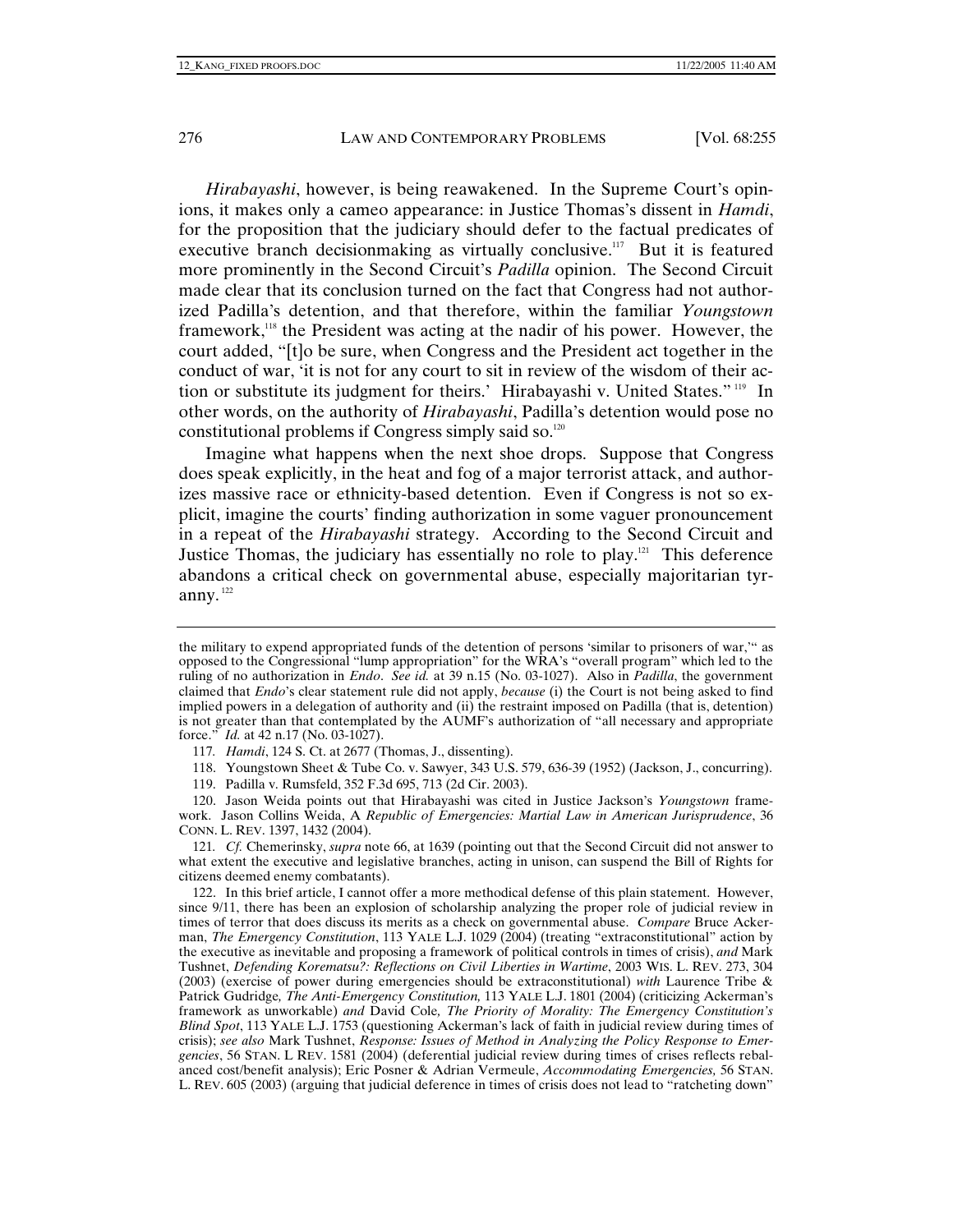How is it possible that *Hirabayashi* can be so casually cited when cases like *Korematsu* (as applied) are placed in the same abyss as *Dred Scott* and *Plessy*? It is partly because, although *Korematsu* is valenced negatively in our constitutional culture, *Hirabayashi* is largely unknown. Its positive citation in the enemy combatant cases increases the chances that *Hirabayashi* will slip into mainstream constitutional discourse without due diligence.<sup>123</sup> Before that happens, here is a reminder of *Hirabayashi*'s meaning:

- It was about segmentation, which sliced and diced issues to make room for a delayed *Korematsu*.
- It was about finding authorization in ambiguous text to excuse the political branches from saying distasteful things explicitly.<sup>124</sup>
- It was about rejecting any notion that citizens should have to bear the burdens of war in common. $125$
- Finally, *Hirabayashi* was about the Supreme Court cruelly accepting an impossible Catch-22 for racial minorities. In the case, the Supreme Court embraced the logic that, because the United States had mistreated the Japanese, it was rational to assume that they would be more disloyal, which in turn made them a greater security threat. With heartless precision, it stated:

There is support for the view that social, economic and political conditions which have prevailed since the close of the last century, when the Japanese began to come to this country in substantial numbers, have intensified their solidarity and have in large measure prevented their assimilation as an integral part of the white population.<sup>1</sup>

 124. There is a long history of such chicanery as applied to Asian Americans. *See, e.g.*, Keith Aoki, *No Right to Own: The Twentieth-Century Alien Land Laws as a Prelude to Internment*, 40 B.C. L. REV. 37, 55-71 (1998) (discussing the Supreme Court's upholding of Western states' alien land laws, which targeted Japanese immigrants using the term "aliens ineligible to citizenship," in order to escape the "federal judicial or legislative ire" that an explicitly racial bar would attract).

 125. Six years later, Justice Jackson would make the general argument with characteristic eloquence: "The framers of the Constitution knew, and we should not forget today, that there is no more effective practical guaranty against arbitrary and unreasonable government than to require that the principles of law which officials would impose upon a minority must be imposed generally." Railway Express Agency, Inc. v. New York, 336 U.S. 106, 112-13 (1949).

Drawing on the same common sense insight, Gordon Hirabayashi had argued that curfew should apply to all citizens alike or to none at all. But, the Court explained that such burdening of other Americans was irrational and unnecessary, and that the Constitution did "not compel so hard a choice." Hirabayashi v. United States, 320 U.S. 81, 95 (1943).

126*. Id.* at 96. The footnote to this quotation listed in encyclopedic detail all the *de jure* and *de facto* discriminations to which the Japanese had been subject. Moreover, as the Japanese American Citizen's

civil liberties and decisionmaking based on "irrational fear"); Bernard Bell, Marbury v. Madison *and the Madisonian Vision,* 72 GEO. WASH. L. REV. 197 (2003) (judicial review should push difficult questions to politically accountable branches); John Yoo, *Judicial Review and the War on Terrorism,* 72 GEO. WASH. L. REV. 427, 429-30 (2003) (judicial review should be highly deferential, and "provide options" to executive branch in times of war).

<sup>123</sup>*. Hirabayashi* surfaced repeatedly in the amicus briefs filed with the Court, and was cited approvingly by a number of the amici. *See, e.g.*, Brief of Washington Legal Foundation, U.S. Representatives Joe Barton, Walter Jones, and Lamar Smith, and Allied Educational Foundation at 9, Hamdi v. Rumsfeld, 124 S. Ct. 2633 (2004) (No. 03-6696); Brief of Amicus Curiae American Center for Law & Justice at 2, 5, 16-17, 23-24, 26, Rumsfeld v. Padilla, 124 S. Ct. 2711 (2004) (No. 03-1027); and Brief for Senators John Cornyn and Larry E. Craig at 17, *Padilla* (No. 03-1027).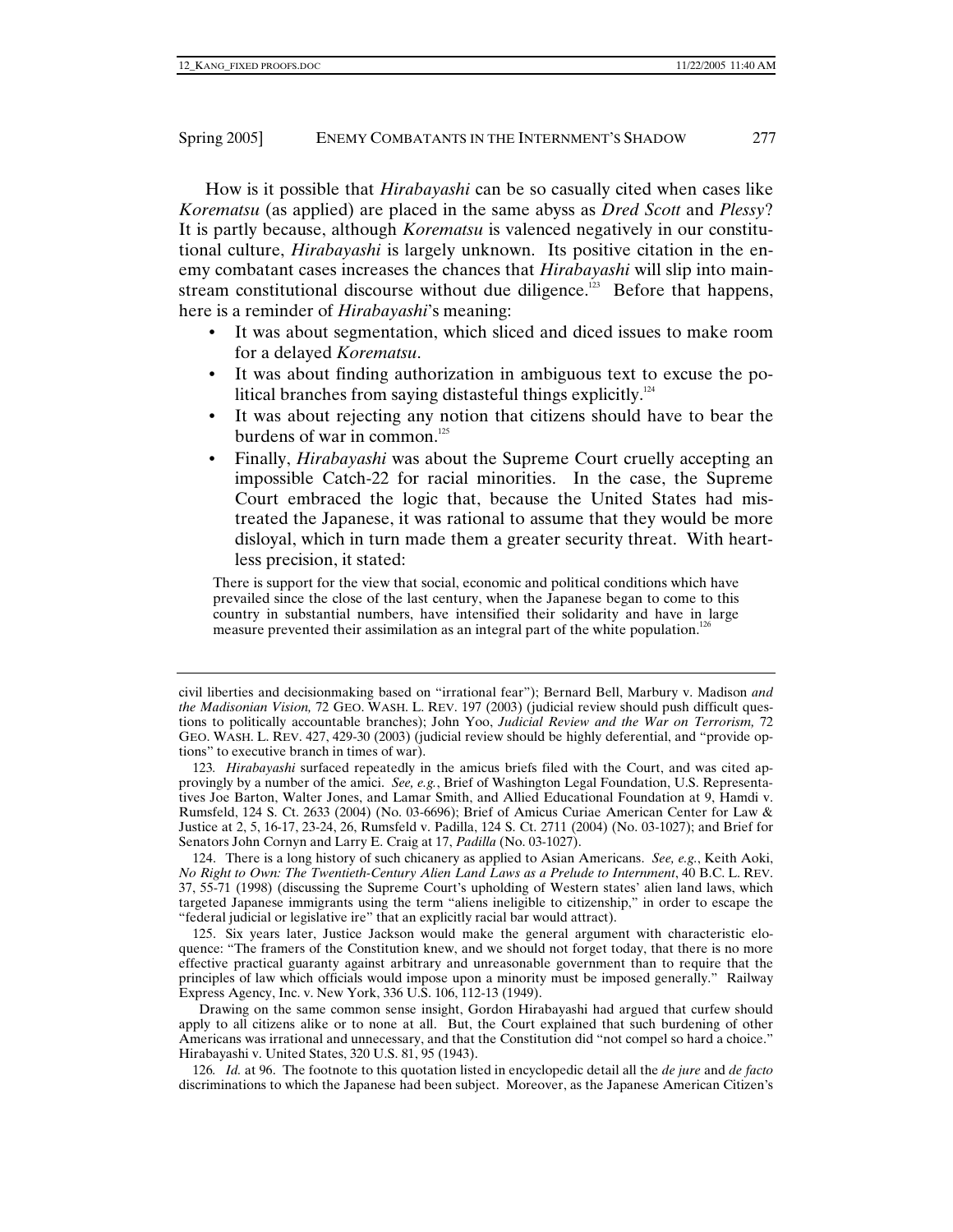*Hirabayashi*'s creep back into respectability should be stopped. At the level of social norms, *Hirabayashi* should be stigmatized so that attorneys, especially government attorneys, pause before citing it as support for its argument.<sup>127</sup> Judges and their law clerks, before cutting and pasting language from briefs into opinions, should likewise linger and question its authority, as conceived in the broadest sense.

Preventing *Hirabayashi*'s casual rehabilitation would have been easier if the *coram nobis* cases had been decided differently. If truth had been spoken to power, each citation to the *Hirabayashi* of the 1940s would have to be followed by a "but see" signal to the *Hirabayashi coram nobis* case of the 1980s with a searing parenthetical. That parenthetical would explain that the Supreme Court, even if it had been given all the suppressed evidence, would have nonetheless affirmed Hirabayashi's convictions. If this were our official history, *Hirabayashi* would be more difficult to rehabilitate. But this never happened, and *Hirabayashi* emerges from our collective ignorance. The glass is half-empty.

## IV

## **CONCLUSION**

Perhaps I am an alarmist. Only an academic would pick through the technical details of the internment, *coram nobis*, and enemy combatant cases to identify minutiae about segmentation, authorization, actual prejudice, and citation practices to cobble together some accountability bogeyman. Instead, the big picture reveals only good news: *Korematsu* bad (racist);<sup>128</sup> *Endo* good (Japanese

League (JACL) argued in its amicus brief: "By [this line of reasoning], the Nazi treatment of the Jews is vindicated, for the Jews of Germany had suffered civil and social disabilities and therefore, by the sadistic turn of logic, should have been ripe for treason to the Reich precisely as Herr Hitler declared." Brief of the JACL at 64-65, *Hirabayashi* (No. 870).

In his own brief, Yasui added: "[I]n days to come the Government may argue that the Japanese-Americans have not been assimilated into American life because during World War II they were locked up in concentration camps." Brief for Appellant at 34, Yasui v. United States, 320 U.S. 115 (1943) (No. 871).

<sup>127</sup>*. Cf.* Gabriel J. Chin, *Segregation's Last Stronghold: Race Discrimination and the Constitutional Law of Immigration*, 46 UCLA L. REV. 1 (1998) (pointing out the anti-Asian racist underpinnings of the plenary power cases).

 <sup>128.</sup> For example, Eric Muller notes that eight of nine current sitting Supreme Court Justices "have either written or concurred in opinions describing *Korematsu* as an error." *See* Eric L. Muller, *12/7 and 9/11: War, Liberties, and the Lessons of History*, 104 W. VA. L. REV. 571, 586 (2002). As evidence, Muller points to statements in *Metro Broadcasting v. F.C.C.*, 497 U.S. 547, 633 (1990), *Adarand Constructors, Inc., v. Peña*, 515 U.S. 200 (1995), and *Stenberg v. Carhart*, 530 U.S. 914 (2000). (Justice Souter is not listed, but Muller properly attributes that simply to a lack of occasion. *See* Muller, *supra*, at 586 n.75.) On the one hand, Muller is correct that, besides the Chief Justice, the current sitting Justices have not provided apologia for the results in *Korematsu*. On the other hand, we should be cautious about reading too much into the cases that Muller cites.

In two of the cases, the statements by the more conservative Justices discrediting *Korematsu* are deployed to change constitutional doctrine to strike down affirmative action programs. In *Metro Broadcasting*, Justice Kennedy dissents (with Justice Scalia joining) from the majority's decision not to apply "strict scrutiny" to federal affirmative action in broadcast license distribution. He points out that "[e]ven strict scrutiny may not have sufficed to invalidate early race-based laws of most doubtful validity, as we learned in *Korematsu*." 497 U.S. at 633. In *Adarand*, the dissent's view in *Metro Broadcasting*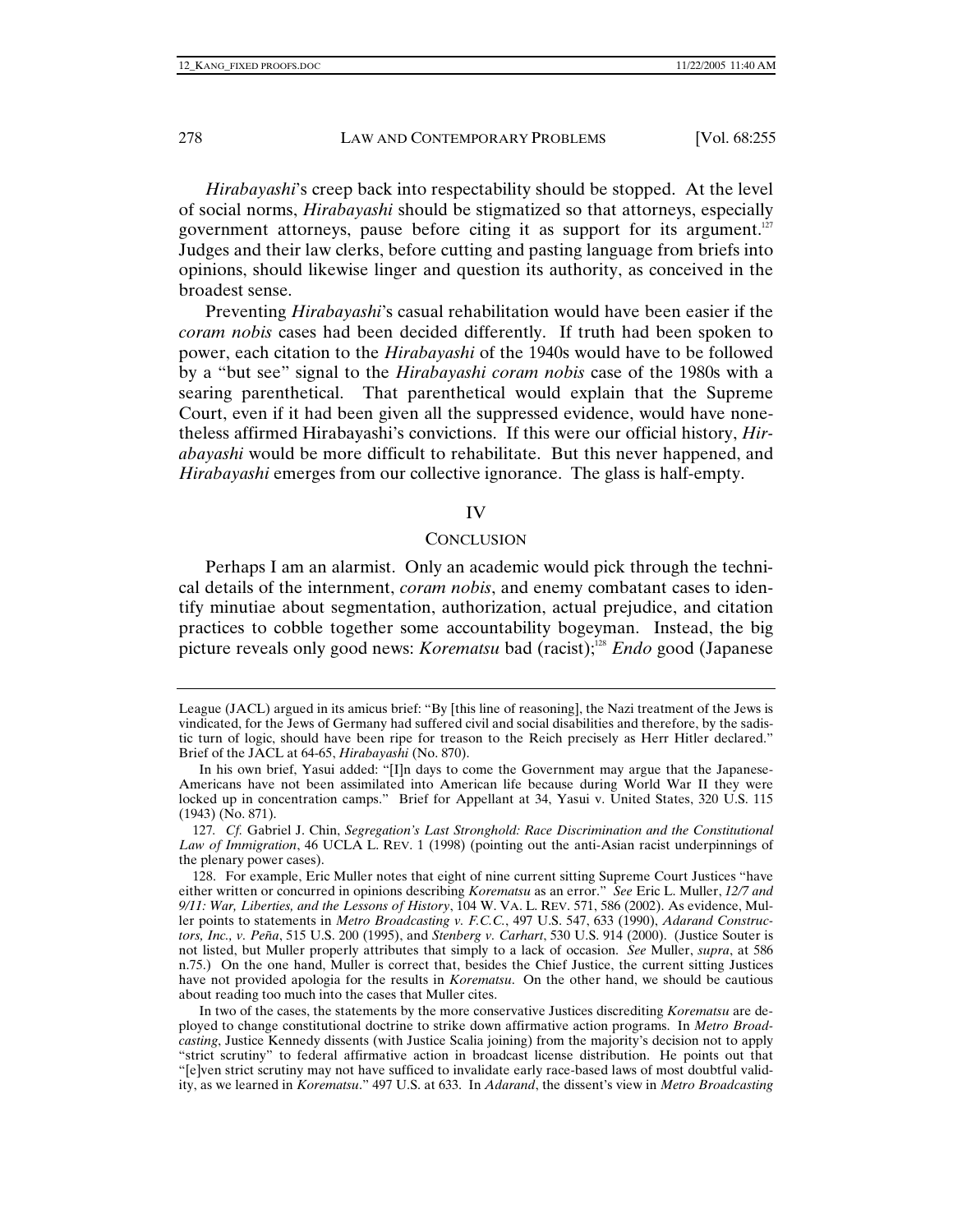Americans win); *coram nobis* opinions good (convictions vacated); and enemy combatants cases good (courts have jurisdiction and some legal process required). In caricature, the objection goes, "Don't Worry, Be Happy."<sup>129</sup> Stated more aggressively, the objection suggests that clear victories are being needlessly undermined as only partial, perhaps Pyrrhic. Let the people enjoy *Endo*. Let them enjoy the *coram nobis* opinions. Who cares about non-ironic embraces of precedent, whatever that might mean? Who cares about citations to *Hirabayashi* in *Padilla* when the petitioner wins? No one else sees a problem; why stir up trouble and look for one? The glass, the objection insists, is halffull.

But my concerns are not invented. The techniques of segmentation and selectively discerning authorization can be exploited in today's war to deny accountability. An inaccurate remembering of the internment cases also risks noncontextual resurrections of *Endo* and *Hirabayashi*—again, with real-world consequences.

More fundamentally, truth matters. What happened in the internment was the governmental acceptance and propagation of a racist lie—that persons of Japanese descent in America were traitors because of their race. The truth was otherwise, and that truth has surfaced over time. Only a passionate commitment to the truth has driven courageous efforts, such as the *coram nobis* litigation, to further expose the truth. My analysis of the 1940s and 1980s cases is that truth has been revealed only partially, and the judiciary—supposedly the most principled branch of government—has dodged a truthful accounting.

Even at the level of symbolism, this argument matters. For many Americans—some of whom are unaware of even the internment itself—a technical academic inquiry may have no impact. But the target audience is lawyers and law-informed policymakers who are guiding the war on terror. For them, I am contesting the broad-brushed symbolism that is taught in highly stylized and re-

becomes the majority, and Justice O'Connor writes (with Chief Justice Rehnquist, and Justices Kennedy, Scalia, and Thomas joining) that, "*Korematsu* demonstrates vividly that even 'the most rigid scrutiny' can sometimes fail to detect an illegitimate racial classification.... Any retreat from the most searching judicial inquiry can only increase the risk of another such error occurring in the future." 515 U.S. at 236. Many would not take great solace in conservative Justices saying bad things about *Korematsu* in order to strike down most race-based affirmative-action programs. *See, e.g*., YAMAMOTO ET AL., *supra* note 48, at 22; Gabriel J. Chin, Sumi Cho, Jerry Kang & Frank Wu, *Beyond Self-Interest: Asian Pacific Americans Toward A Community Of Justice, A Policy Analysis of Affirmative Action*, 4 UCLA ASIAN PAC. AM. L.J. 129, 142 (1996).

The third case that Muller cites, *Stenberg*, addressed the constitutionality of a ban on partial-birth abortion procedures. Justice Scalia, in dissent, compared the majority's striking down of the ban as akin to *Korematsu* and *Dred Scott*. *See* 530 U.S. at 953 (Scalia, J., dissenting). Harsh words indeed, which should make Justice Scalia's subsequent embrace of *Korematsu* difficult. But these words were not written in a national security context, and no doubt the next time, the facts of military exigency will be distinguishable from World War II. Recall that the legal rule now understood to have been set by *Korematsu* remains good law: As recently articulated in *Grutter v. Bollinger*, "the lesson of *Korematsu* is that national security constitutes a 'pressing public necessity.'" 123 S. Ct. 2325, 2351 (2003).

 <sup>129.</sup> For a decidedly more pessimistic view about what has happened post 9/11, see, e.g., Karen Tumlin, *Suspect First: How Terrorism is Reshaping Immigration Policy*, 92 CAL. L. REV. 1173 (2004) (focusing on loss of immigrants' rights).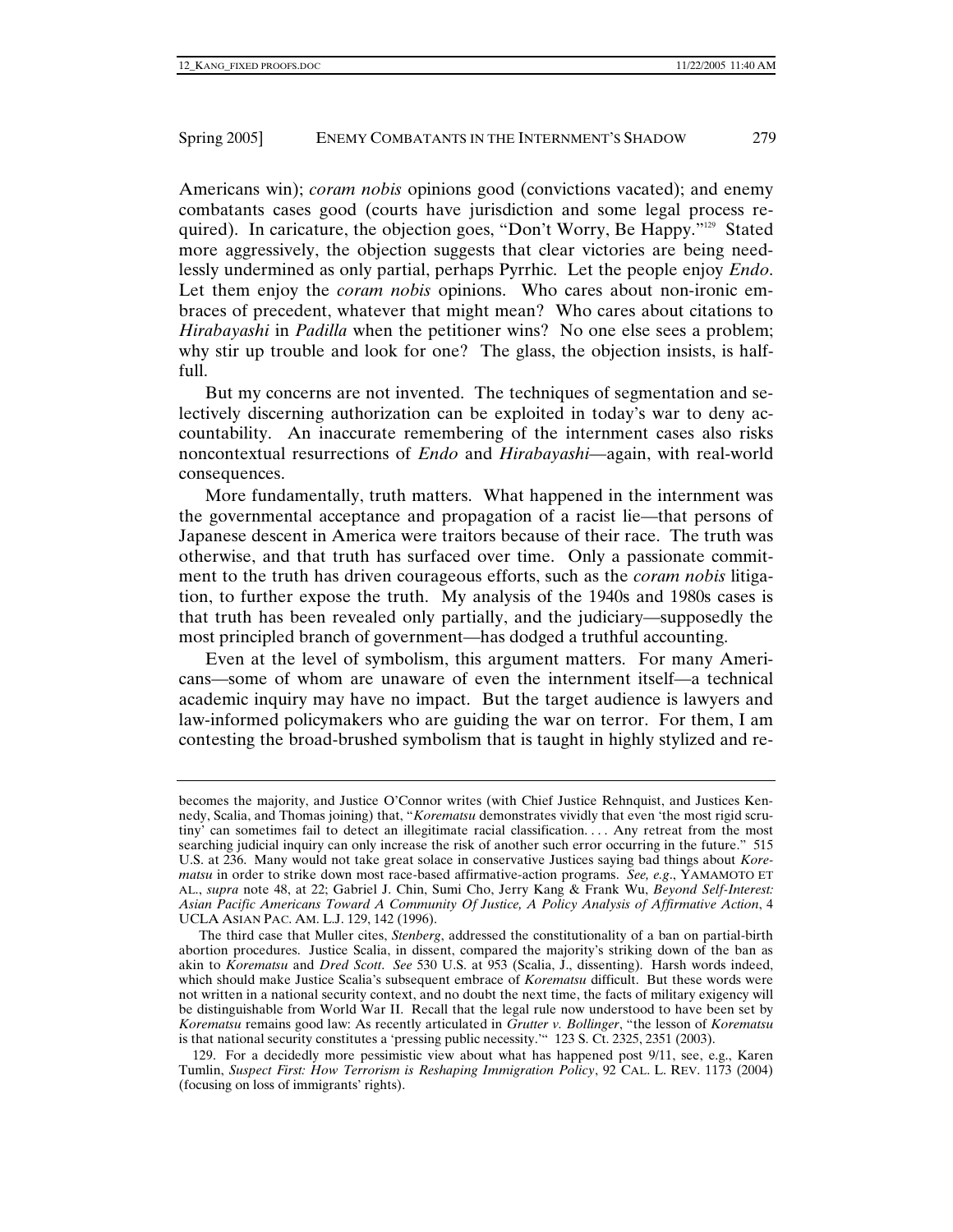dacted form in typical constitutional law classes. The internment cases are often taught as embodying the traditional liberal vision of the rule of law working itself pure by correcting errors made by a few bad apples—as *Endo* corrected *Korematsu*, as the *coram nobis* opinions corrected the wartime cases, and so on. I offer a more critical counter-story that hones in on the judiciary, which, under the law's magnificent cloak, has covered its institutional derrière through deft legal exegesis. That counter-symbol—*not of law working itself pure, but of judges dodging corporate responsibility*—is what we must remember during these tortured times.

Many commentators suggest that we have learned our lessons from World War II, and something as grotesque as the internment will never happen again.<sup>130</sup> In some ways, this must be true, since the civil rights battles of each generation look different from the ones of the past. Still, those who confidently assert that we have learned our lessons must answer two questions.

First, precisely what lessons did we learn?<sup>131</sup> In *Denying Prejudice*, for example, I demonstrated that no one had noticed the dark underbelly of the *coram nobis* opinions, which had been previously only celebrated. In the current article, I have argued that we have misremembered *Endo*. 132

Second, why do we assume that we learn but never forget? It is only through constant vigilance that the internment can remain a lighthouse that helps us navigate the rocky shores triangulated by freedom, equality, and security. We can never presume "never again." And as judges watch over, case-bycase, how our rights survive in a climate of anger and fear, I hope they receive guidance from the internment, as precedent and parable, without naïveté. Let us watch them.

#### V

## APPENDIX: AUTHORIZATION AND ACCOUNTABILITY

#### A. The Authorization/Accountability Matrix

Recall the central complaint about *Endo*: Its finding of "no authorization" was used to deny accountability by passing off responsibility to the WRA, described as a rogue agency. Should "no authorization" thus be equated with "undermine accountability"? Not necessarily: remember *Hirabayashi*. Neither

<sup>130</sup>*. See, e.g.*, David Cole, *Judging the Next Emergency: Judicial Review in Times of Crisis*, 101 MICH. L. REV. 2565, 2575 (2003) ("In short, *Korematsu* has not proved to be the 'loaded weapon' that Justice Jackson feared. To the contrary, it has served as an object lesson in what the Court and the government ought not do in future crises."); Gudridge, *supra* note 91; Scheindlin & Schwartz, *supra* note 102.

<sup>131</sup>*. See, e.g.*, Tushnet, *supra* note 122, at 290 ("Although General DeWitt's reasons for action may have rested on racist assumptions, the decisions of the higher-ups, relying on DeWitt, were not.").

<sup>132</sup>*. See, e.g.*, Margulies, *supra* note 3, at 416 ("Cases like the Steel Seizure Case and *Ex parte Endo* reflect a pragmatic judiciary that understands exigency but does not lose sight of the values of equality and integrity that assertions of exigency can obscure*.*"). My read of *Endo* is that equality was sacrificed in order to maintain the appearance of integrity.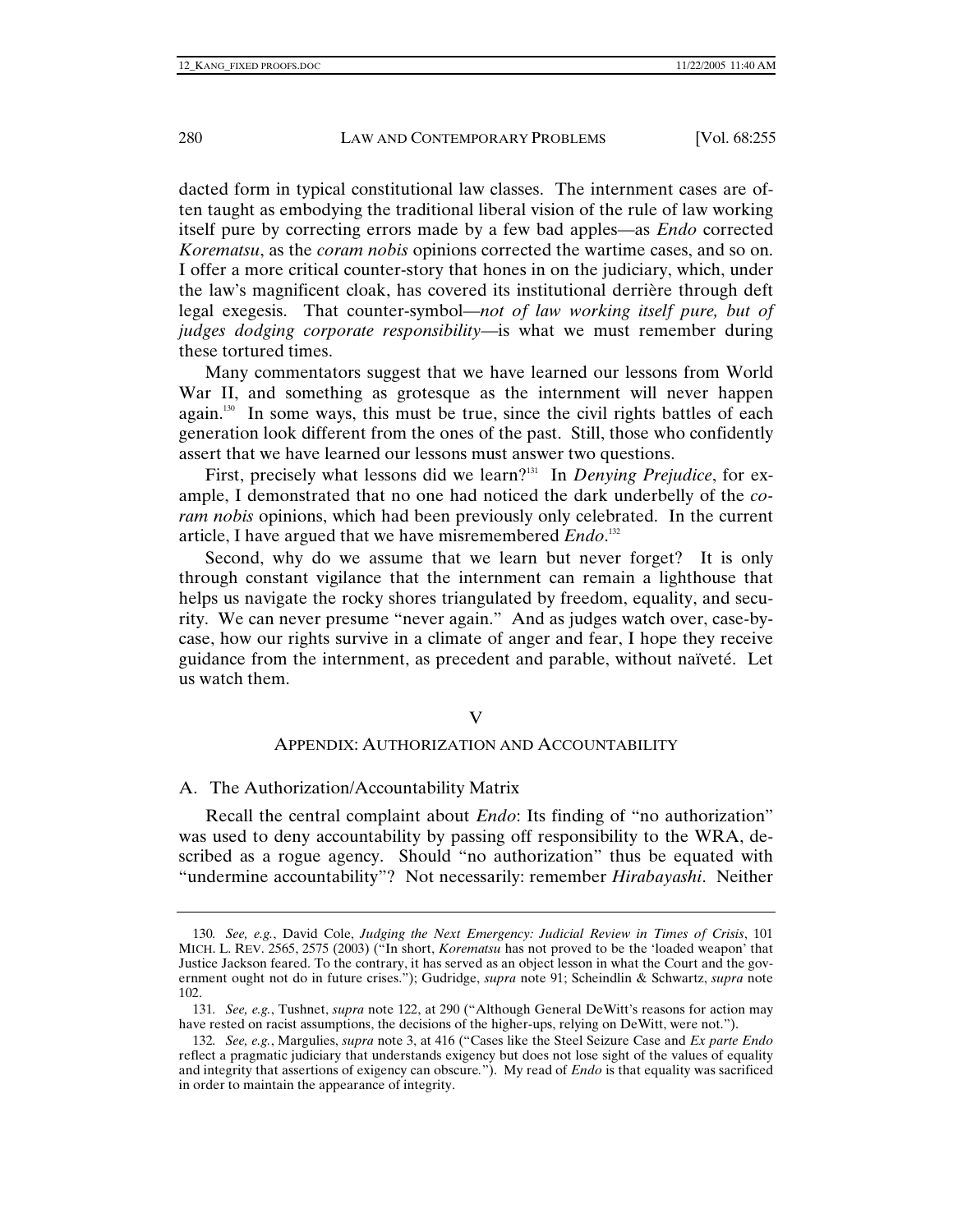Executive Order 9066 nor Public Law 503 spoke explicitly of curfews, certainly as applied to American citizens. Nevertheless, in that case, the Supreme Court found authorization in the ambiguous text, thereby excusing the political branches from explicitly authorizing such burdens, even as to American citizens, solely on the basis of ancestry.<sup>133</sup> This meant that the political branches got what they desired without having to spell out, in distasteful detail, racial discrimination in the U.S. Code.<sup>134</sup>

To untangle the relationship between authorization and accountability, consider the following matrix:

|                         | <b>UNDERMINE</b>      | <b>PROMOTE</b>        |
|-------------------------|-----------------------|-----------------------|
|                         | <b>ACCOUNTABILITY</b> | <b>ACCOUNTABILITY</b> |
| <b>NO AUTHORIZATION</b> | Quadrant I            | Quadrant III          |
| YES AUTHORIZATION       | Quadrant II           | Quadrant IV           |

Quadrant I is the *Endo* case (internment camps were not authorized, so neither Roosevelt nor Congress could be held accountable). Quadrant II is *Hirabayashi* (race-based curfew was authorized even as applied to citizens, so neither the Executive nor Congress required a more explicit green light). Depending on the context, either finding on the question of authorization can undermine accountability.

There is also a second column, which suggests that an interpretation about authorization can sometimes promote accountability. On the one hand (Quadrant III), finding no authorization could stop military action in its tracks and force Congress to muster up the courage and political capital to do explicitly what it was attempting to do implicitly. This could be called the anti-*Hirabayashi* case—what would have happened in an alternate universe if upon challenge, curfews as applied to citizens were struck down as unauthorized.135

On the other hand (Quadrant IV), just the opposite may be true: Finding authorization could promote accountability. This is the alternate universe's anti-*Endo* case. If the Supreme Court in *Endo* had held that the internment camps were authorized by F.D.R. and Congress, then it would have had to address Endo's constitutional claims. The political branches of government could not have dodged constitutional censure.136

<sup>133</sup>*. See* Kang, *supra* note 2, at 963.

 <sup>134.</sup> This is not to say that if such specificity were required the political branches would not have complied with subsequent clarifications, but it was even simpler not to have to. And this could create more plausible deniability later, as in *Endo*.

<sup>135</sup>*. Cf.* Bell, *supra* note 122, at 218 (characterizing clear statement rules as vindicating constitutional rights).

 <sup>136.</sup> On this general point about the complexity of interpreting legislative will, Margulies notes the conflict of interpretive norms, which encourage deference on foreign affairs and national security matters but require respect of constitutional rights. *See Margulies*, *supra* note 3, at 404-05. I agree with the genuine difficulty of the interpretive enterprise in such contexts, but my emphasis is that, in the face of such ambiguity and complexity, the court has and may again flex the doctrines to deny accountability.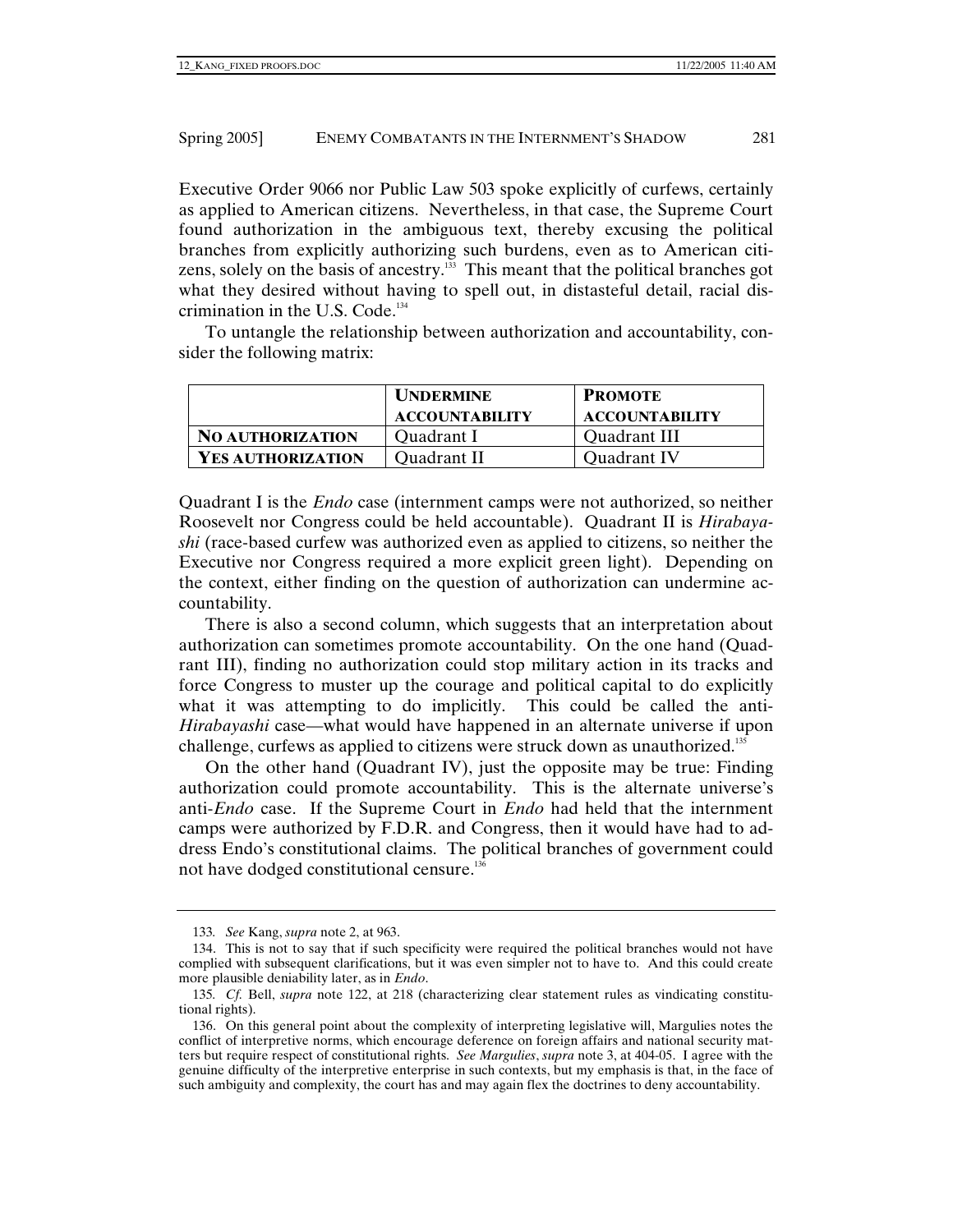# B. Categorizing the Opinions

This matrix helps distinguish between opinions that undermine versus promote accountability. Consider, first, the "no authorization" opinions. These are Justice Souter's and Justice Scalia's opinions in *Hamdi*, as well as the Second Circuit majority in *Padilla*. 137

|                         | <b>UNDERMINE</b>      | <b>PROMOTE</b>        |
|-------------------------|-----------------------|-----------------------|
|                         | <b>ACCOUNTABILITY</b> | <b>ACCOUNTABILITY</b> |
| <b>NO AUTHORIZATION</b> | <b>I.</b> Endo        | III. anti-Hirabayashi |
| YES AUTHORIZATION       | II. Hirabayashi       | IV. anti-Endo         |

Looking across the first row of the matrix, the question becomes whether these opinions replicate the *Endo* (Quadrant I) gambit, which would be troubling, or represent the anti-*Hirabayashi* strategy (Quadrant III), which would be heartening. Above, I explained why they fall into Quadrant III.<sup>138</sup>

However, Justice Souter's opinion did not command a majority in *Hamdi*. In fact, a total of five Justices found "yes authorization." Justice O'Connor's plurality opinion<sup>139</sup> provided the reasoning. Specifically, she found that Congress, in enacting the Authorization of the Use of Military Force (AUMF) after the September 11 terrorist attacks, authorized the detention of Hamdi as a necessary incident to war. It made no difference that Hamdi was a citizen.<sup>140</sup> Justice Thomas, although approaching the case quite differently, nonetheless agreed on the matter of authorization.

|                   | <b>UNDERMINE</b>      | <b>PROMOTE</b>        |
|-------------------|-----------------------|-----------------------|
|                   | <b>ACCOUNTABILITY</b> | ACCOUNTABILITY        |
| NO AUTHORIZATION  | I. Endo               | III. anti-Hirabayashi |
| YES AUTHORIZATION | II. Hirabayashi       | IV. anti-Endo         |

How should we classify Justice O'Connor's "yes authorization" opinion? Applying the matrix, the two possibilities appear in the second row: Quadrants II or IV. The Quadrant II (*Hirabayashi*) strategy undermines accountability by stretching to find authorization under ambiguous circumstances. By contrast, Quadrant IV (anti-*Endo*) promotes accountability by attributing responsibility

 <sup>137.</sup> Judges Pooler and B.D. Parker were in the majority. Judge Wesley concurred in part and dissented in part. Padilla v. Rumsfeld, 352 F.3d 695 (2d Cir. 2003).

<sup>138</sup>*. See supra* Appendix, Part A.

 <sup>139.</sup> Justice O'Connor was joined in the opinion by Chief Justice Rehnquist, and Justices Kennedy and Breyer. Hamdi v. Rumsfeld, 124 S. Ct. 2633, 2639 (2004) ("We do not reach the question whether Article II provides such authority, however, because we agree with the Government's alternative position, that Congress has in fact authorized Hamdi's detention, through the AUMF.").

 <sup>140.</sup> This was not an authorization of "perpetual detention"; the fact that effective operations against the Taliban were ongoing in Afghanistan meant that detention for the time being was congressionally authorized. *Hamdi*, 124 S. Ct. at 2641-42.